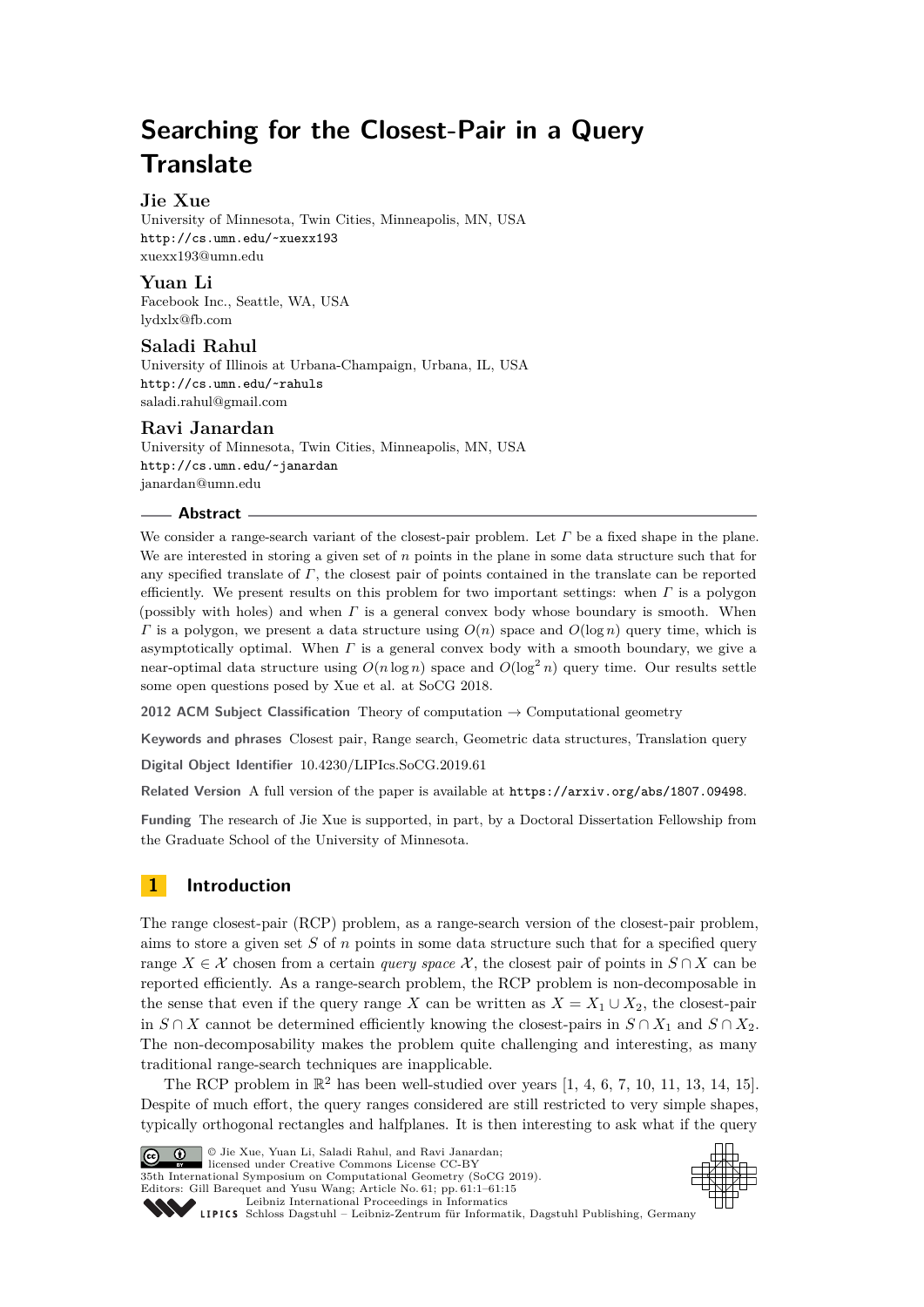### **61:2 Searching for the Closest-Pair in a Query Translate**

ranges are of more general shapes. In this paper, we consider a new variant of the RCP problem in which the query ranges are *translates* of a fixed shape (which can be quite general). Formally, let *Γ* be a fixed shape in  $\mathbb{R}^2$  called *base shape* and  $\mathcal{L}_\Gamma$  be the collection of all translates of *Γ*. We investigate the RCP problem with the query space  $\mathcal{L}_\Gamma$  (or the  $\mathcal{L}_\Gamma$ -RCP problem). This type of query, which is for the first time mentioned in [\[15\]](#page-14-2) (as an open question), is natural and well-motivated. First, in range-search problems, the query spaces considered are usually closed under translation; in this sense, the query space consisting of translates of a single shape seems the most "fundamental" query type. Some of the previously studied query ranges, e.g., quadrants and halfplanes [\[1,](#page-13-0) [7,](#page-13-3) [15\]](#page-14-2), are in fact instances of translation queries (halfplanes can be viewed as translates of an "infinitely" large disc). Also, translation queries find motivation in practice. For instance, in many applications, the user may be interested in the information within a certain distance *r* from him/her. In this situation, the query ranges are discs of a fixed radius *r*, i.e., translates of a fixed disc; or more generally, if the distance *r* is considered under a general distance function induced by a norm  $\lVert \cdot \rVert$ , then the query ranges are translates of a  $\lVert \cdot \rVert$ -disc of radius *r*. Finally, there is another view of the translation queries: the base shape *Γ* can be viewed as static while the dataset is translating. With this view, a motivation of the translation queries is to monitor the information in a fixed region (i.e., *Γ*) for moving points (where the movement pattern only includes translation).

We investigate the problem in two important settings: when *Γ* is a polygon (possibly with holes) and when *Γ* is a general convex body whose boundary is smooth (i.e., through each point on the boundary there is a unique tangent line to  $\Gamma$ ). Our main goal is to design optimal or near-optimal data structures for the problems in terms of *space cost* and *query time*. The preprocessing of these data structures is left as an open question for future study.

Although we restrict the query ranges to be translates of a fixed shape, the problem is still challenging for a couple of reasons. First, the base shape *Γ* to be considered is quite general in both of our settings. When *Γ* is a polygon, it needs not be convex, and indeed can even have holes. In the case where *Γ* is a general convex body, we only need the aforementioned smoothness of its boundary. Second, we want the RCP data structures to be optimal or near-optimal, namely, use  $O(n \cdot \text{poly}(\log n))$  space and have  $O(\text{poly}(\log n))$  query time. This is usually difficult for a non-decomposable range-search problem.

### **1.1 Related work and our contributions**

**Related work.** The closest-pair problem and range search are both classical topics; some surveys can be found in [\[3,](#page-13-6) [12\]](#page-13-7). The RCP problem in  $\mathbb{R}^2$  has been studied in prior work [\[1,](#page-13-0) [4,](#page-13-1) [6,](#page-13-2) [7,](#page-13-3) [10,](#page-13-4) [11,](#page-13-5) [13,](#page-14-0) [14,](#page-14-1) [15\]](#page-14-2). State-of-the-art RCP data structures for quadrant, strip, rectangle, and halfplane queries were given in the recent work [\[15\]](#page-14-2). The quadrant and halfplane RCP data structures are optimal (i.e., with linear space and logarithmic query time). The strip RCP data structure uses  $O(n \log n)$  space and  $O(\log n)$  query time, while the rectangle RCP data structure uses  $O(n \log^2 n)$  space and  $O(\log^2 n)$  query time. The work [\[13\]](#page-14-0) considered a colored version of the RCP problem and gave efficient approximate data structures. The paper [\[14\]](#page-14-1) studied an approximate version of the RCP problem in which the returned answer can be slightly outside the query range.

**Our contributions.** We investigate a new variant of the RCP problem in which the query ranges are translates of a fixed shape *Γ*. In the first half of the paper, we assume *Γ* is a fixed polygon (possibly with holes), and give an RCP data structure for *Γ*-translation queries using  $O(n)$  space and  $O(\log n)$  query time, which is asymptotically optimal. In the second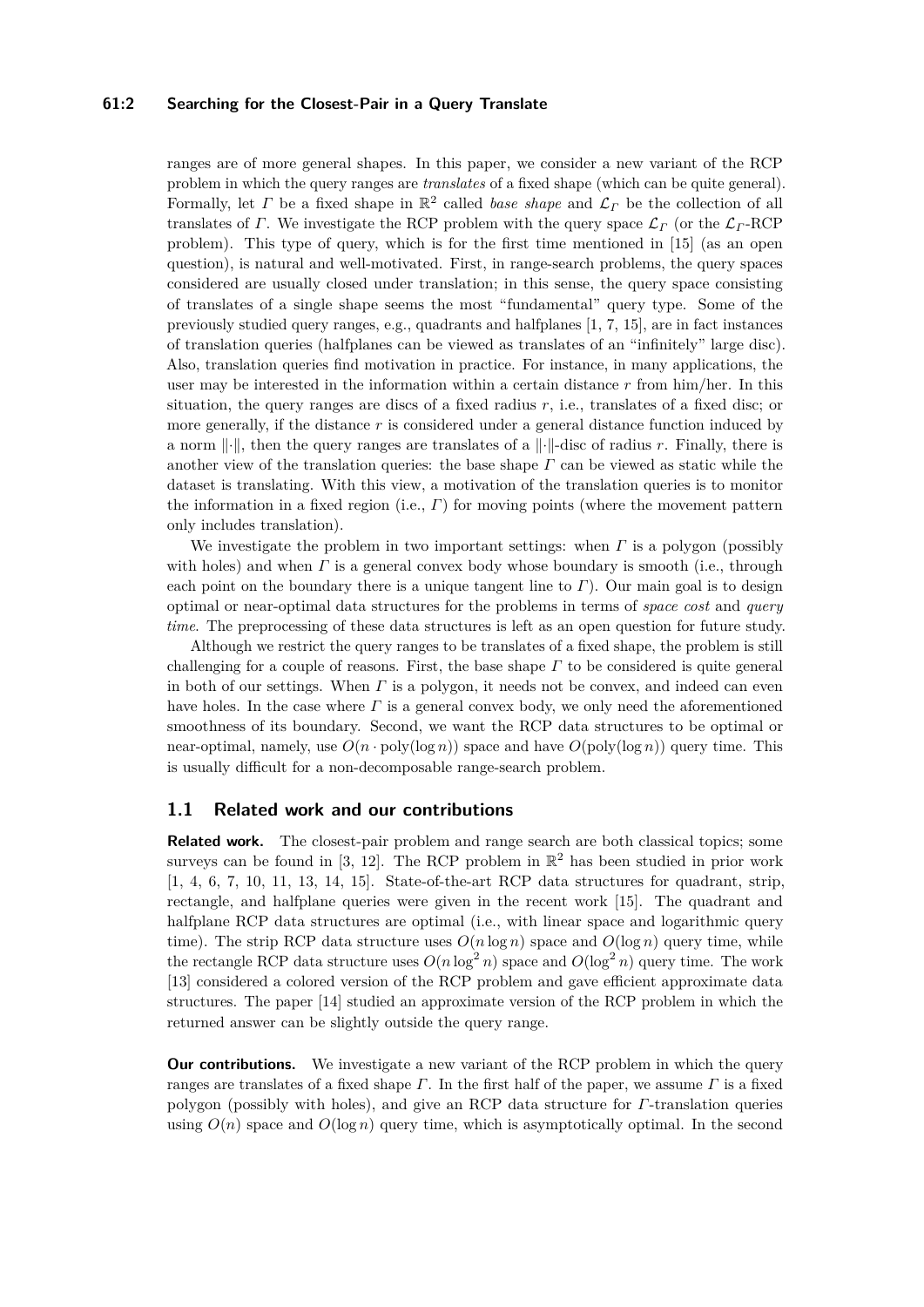half of the paper, we assume *Γ* is a general convex body with a smooth boundary, and give a near-optimal RCP data structure for *Γ*-translation queries using *O*(*n* log *n*) space and *O*(log<sup>2</sup> *n*) query time. The *O*(·) above hides constants depending on *Γ*. Our results settle some open questions posed in [\[15\]](#page-14-2), e.g., the RCP problem with fixed-radius disc queries, etc. In order to design these data structures, we make nontrivial geometric observations and exploit the properties of the problem itself (i.e., we are searching for the *closest-pair* in a *translate*). Many of our intermediate results are of independent interest and can probably be applied to other related problems. We describe our key ideas and techniques in Section [1.3](#page-3-0) after establishing relevant notations in Section [1.2.](#page-2-0)

**Organization.** Section [1.2](#page-2-0) presents the notations and preliminaries used throughout the paper. Section [1.3](#page-3-0) gives an overview of the techniques we use to solve the problems. In Section [2,](#page-3-1) we study the problem when *Γ* is a polygon. In Section [3,](#page-9-0) we study the problem when *Γ* is a general convex body with a smooth boundary. Due to limited space, some proofs and details are omitted; these can be found in the full version [\[16\]](#page-14-4). For the convenience of the reader, we give short proof sketches for some technical lemmas.

# <span id="page-2-0"></span>**1.2 Preliminaries**

**Basic notations and concepts.** For  $a, b \in \mathbb{R}^2$ , we use  $dist(a, b)$  to denote the Euclidean distance between *a* and *b*, and use  $[a, b]$  to denote the segment connecting *a* and *b*. The *length* of a pair  $\phi = (a, b)$  of points, denoted by  $|\phi|$ , is the length of the segment  $[a, b]$ , i.e.,  $|\phi|$  = dist(*a, b*). For a shape *Γ* in  $\mathbb{R}^2$  and a point  $p \in \mathbb{R}^2$ , we denote by  $\Gamma_p$  the *Γ*-translate  $p + \Gamma$ . We write  $\mathcal{L}_{\Gamma} = \{ \Gamma_p : p \in \mathbb{R}^2 \}$ , i.e., the collection of all *Γ*-translates.

<span id="page-2-1"></span>**Candidate pairs.** Let S be a set of points in  $\mathbb{R}^2$  and X a collection of ranges. A *candidate pair* in *S* with respect to X refers to a pair of points in *S* that is the closest-pair in  $S \cap X$ for some  $X \in \mathcal{X}$ . We denote by  $\Phi(S, \mathcal{X})$  the set of the candidate pairs in *S* w.r.t.  $\mathcal{X}$ .



**Figure 1** Examples of wedges and co-wedges.

**Wedges and co-wedges.** A *wedge* is a range in  $\mathbb{R}^2$  defined by an angle  $\theta \in (0, \pi)$ , which is the intersection of two halfplanes (see the left figure in Figure [1\)](#page-2-1). A *co-wedge* is a range in  $\mathbb{R}^2$  defined by an angle  $\theta \in (\pi, 2\pi)$ , which is the union of two halfplanes (see the right figure in Figure [1\)](#page-2-1). The boundary of a wedge or co-wedge *W* consists of two rays sharing a common initial point, called the two *branches* of *W*. When appropriate, we refer to wedges and co-wedges collectively as (*co*-)*wedges*.

**Convex bodies.** A *convex body* in  $\mathbb{R}^2$  refers to a compact convex shape with a nonempty interior. If *C* is a convex body in  $\mathbb{R}^2$ , we denote by  $\partial C$  the boundary of *C*, which is a simple cycle, and by  $C^{\circ}$  the interior of *C*, i.e.,  $C^{\circ} = C \setminus \partial C$ .

The following two lemmas will be used in various places in this paper.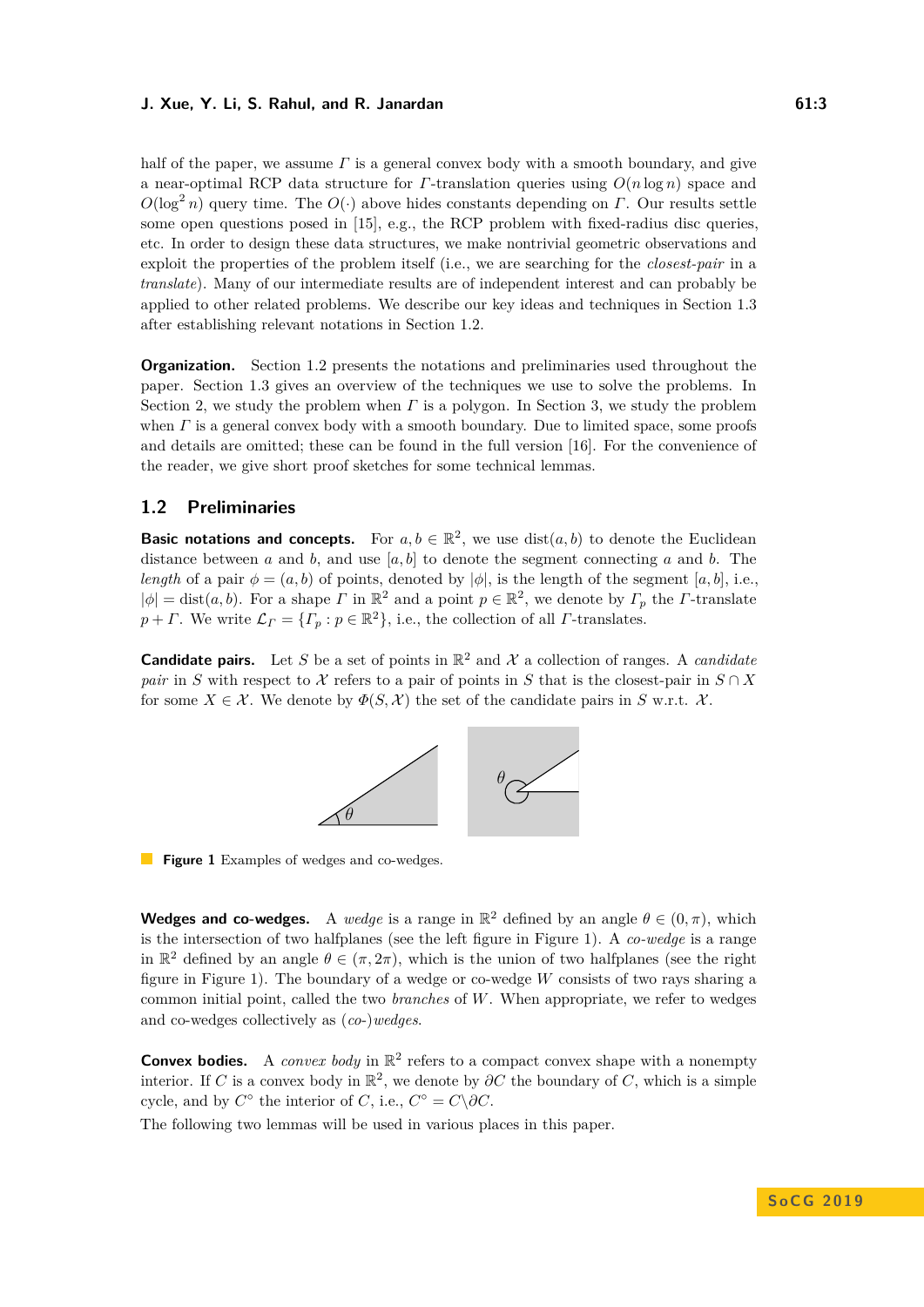<span id="page-3-3"></span>**Example 1.** Let  $\Gamma$  be a fixed bounded shape in  $\mathbb{R}^2$ , and  $\mu > 0$  be a constant. Also, let  $S$  be *a* set of points in  $\mathbb{R}^2$ . Then for any point  $p \in \mathbb{R}^2$ , either the closest-pair in  $S \cap \Gamma_p$  has length *smaller than*  $\mu$ *, or*  $|S \cap \Gamma_p| = O(1)$ *.* 

<span id="page-3-5"></span>**Lemma 2.** Let S be a set of points in  $\mathbb{R}^2$  and X be a collection of ranges in  $\mathbb{R}^2$ . Suppose  $(a, b), (a', b') \in \Phi(S, \mathcal{X})$  are two pairs such that the segments  $[a, b]$  and  $[a', b']$  cross. Then *there exists*  $X \in \mathcal{X}$  *such that either*  $X \cap \{a, b, a', b'\} = \{a, b\}$  *or*  $X \cap \{a, b, a', b'\} = \{a', b'\}.$ 

# <span id="page-3-0"></span>**1.3 Overview of key ideas and techniques**

When *Γ* is a polygon (possibly with holes), we solve the problem as follows. First, we use a grid-based approach to reduce the L*<sup>Γ</sup>* -RCP problem to the RCP problem with wedge/cowedge translation queries and the range-reporting problem with *Γ*-translation queries. The range-reporting problem can be easily solved by again reducing to the wedge/co-wedge case. Therefore, it suffices to study the RCP problem with wedge/co-wedge translation queries. For both wedge and co-wedge translation queries, we solve the problem by using candidate pairs. Specifically, we store the candidate pairs and search for the answer among them. In this approach, the critical point is the number of the candidate pairs, which determines the performance of our data structures. For both wedge and co-wedge, we prove *linear* upper bounds on the number of the candidate pairs. Although the bounds are the same, the wedge case and co-wedge case require very different proofs, both of which are quite technical and may be of independent geometric interest. These upper bounds and the above-mentioned reduction are our main technical contributions for the polygonal case.

When *Γ* is a general convex body with a smooth boundary, we solve the problem as follows. First, exploiting the smoothness of  $\partial \Gamma$ , we show that "short" candidate pairs (i.e., of length upper bounded by some constant  $\tau$ ) cannot "cross" each other<sup>[1](#page-3-2)</sup>. It immediately follows that there are only a linear number of short candidate pairs (because they form a planar graph). We try to store these short candidate pairs in a data structure  $\mathcal{D}_1$  such that the shortest one contained in any query  $\Gamma_q$  can be found efficiently. However, this is a nontrivial task, as *Γ* is quite general here. To this end, we reduce the task of "searching for the shortest pair in *Γq*" to several point-location queries for *q* in planar subdivisions. We bound the complexity of these subdivisions (and thus the cost of  $\mathcal{D}_1$ ) by making geometric observations for convex translates and using properties of the pseudo-discs. Using  $\mathcal{D}_1$ , we can answer any query  $\Gamma_q$  in which the closest-pair is short. What if the closest-pair in  $\Gamma_q$  is long (i.e., of length greater than  $\tau$ )? In this case,  $\Gamma_q$  contains only  $O(1)$  points by Lemma [1.](#page-3-3) Therefore, if  $\mathcal{D}_1$  fails to find the answer, we can simply report the  $O(1)$  points contained in *Γ<sup>q</sup>* and find the closest-pair by brute-force. The range-reporting is done by point location in the  $\leq k$ -level of a pseudo-disc arrangement. These are our main contributions for this part.

# <span id="page-3-1"></span>**2 Translation RCP queries for polygons**

Let *Γ* be a fixed polygon (possibly with holes). Assume the boundary of *Γ* has no self-intersection<sup>[2](#page-3-4)</sup>. We investigate the  $\mathcal{L}_\Gamma$ -RCP problem (where the closest-pair is in terms of the Euclidean metric). Throughout this section, *O*(·) hides constants depending on *Γ*. Our main result is the following theorem, to prove which is the goal of this section.

<span id="page-3-2"></span><sup>&</sup>lt;sup>1</sup> We say two pairs  $(a, b)$  and  $(a', b')$  cross if the segments  $[a, b]$  and  $[a', b']$  cross.

<span id="page-3-4"></span><sup>&</sup>lt;sup>2</sup> That is, the outer boundary and the boundaries of holes are disjoint simple cycles.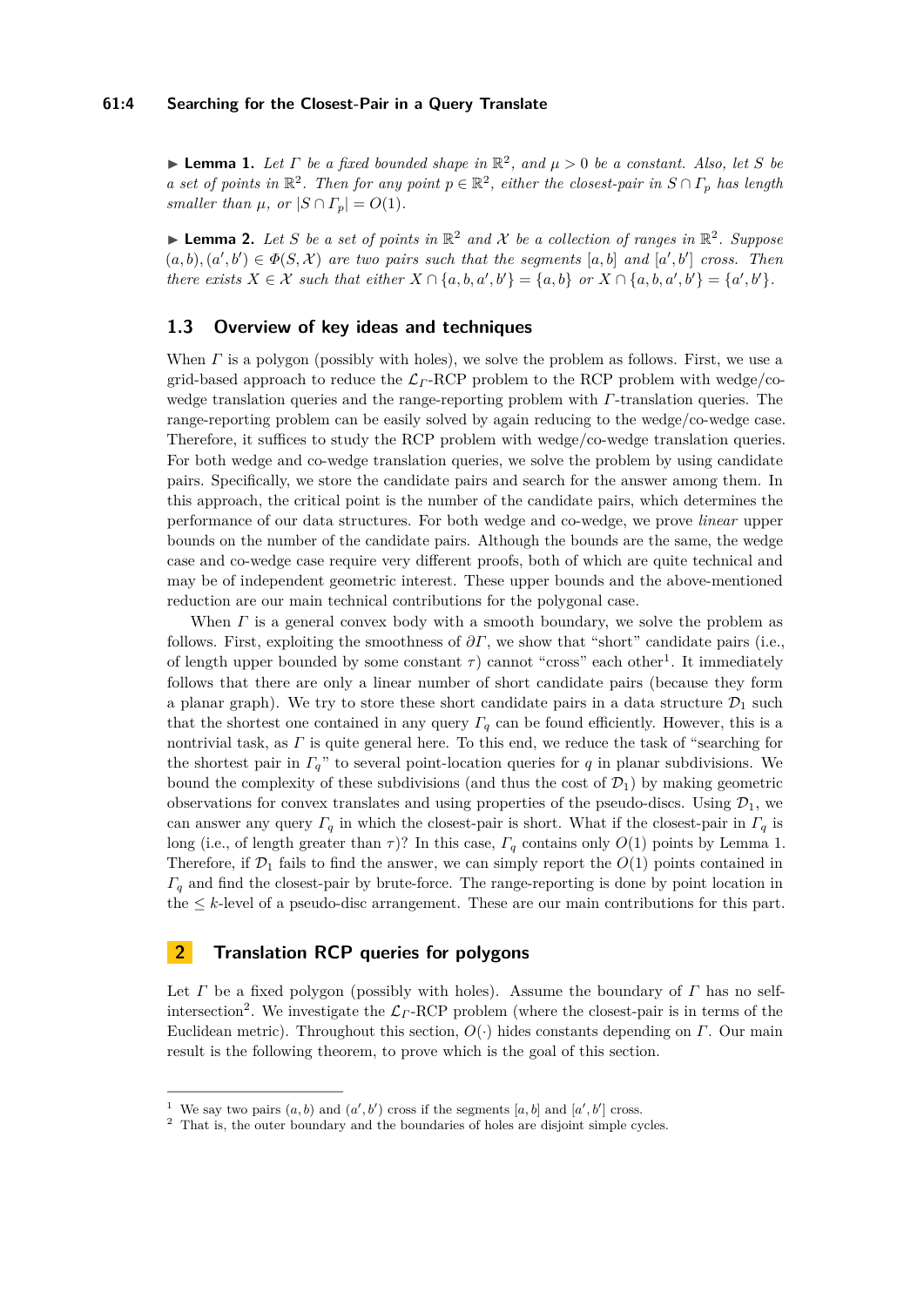<span id="page-4-3"></span>I **Theorem 3.** *Let Γ be a fixed polygon* (*possibly with holes*) *in* R 2 *. Then there is an*  $O(n)$ -space  $\mathcal{L}_\Gamma$ -RCP data structure with  $O(\log n)$  query time.

Let S be the given dataset in  $\mathbb{R}^2$  of size *n*. Suppose for convenience that the pairwise distances of the points in *S* are distinct (so the closest-pair in any subset of *S* is unique).

# **2.1 Reduction to (co-)wedge translation queries**

Our first step is to reduce a *Γ*-translation RCP query to several wedge/co-wedge translation RCP queries and a range-reporting query. For a vertex *v* of *Γ* (either on the outer boundary or on the boundary of a hole), we define a wedge (or co-wedge) *W<sup>v</sup>* as follows. Consider the two edges adjacent to *v* in *Γ*. These two edges define two (explementary) angles at *v*, one of which (say  $\sigma$ ) corresponds to the interior of *Γ* (while the other corresponds to the exterior of *Γ*). Let  $W^v$  be the (co-)wedge defined by *σ* depending on whether  $\sigma < \pi$  or  $\sigma > \pi$ .

Let  $W_{\Gamma} = \{W^v : v \text{ is a vertex of } \Gamma\}$ . Without loss of generality, suppose that the outer boundary of *Γ* consists of at least four edges, and so does the boundary of each hole<sup>[3](#page-4-0)</sup>; with this assumption, no three edges of  $\Gamma$  are pairwise adjacent. For two edges  $e$  and  $e'$  of  $\Gamma$ , let  $dist(e, e')$  denote the minimum distance between one point on  $e$  and one point on  $e'$ . Define  $\delta = \min\{\text{dist}(e, e') : e \text{ and } e' \text{ are non-adjacent edges of } \Gamma\}.$  Clearly,  $\delta$  is a positive constant  $\sigma = \min_{\{u \in \mathcal{U}\}} \sigma(u, v, v)$  is a positive constant depending on *Γ* only. Let  $\Box$  be a square of side-length less than  $\delta/\sqrt{2}$ . Due to the choice of  $\delta$ , for any  $q \in \mathbb{R}^2$ ,  $\Box$  cannot intersect two non-adjacent edges of  $\Gamma_q$ . It follows that  $\Box$ intersects at most two edges of  $\Gamma_q$  (as no three edges of  $\Gamma$  are pairwise adjacent); moreover, if  $\Box$  intersects two edges, they must be adjacent. Thus,  $\Box \cap \Gamma_q = \Box \cap W_q$  for some  $W \in \mathcal{W}_{\Gamma}$ .

For a decomposable range-search problem (e.g. range reporting) on *S*, the above simple observation already allows us to reduce a *Γ*-translation query to (co-)wedge translation queries (roughly) as follows. Let *G* be a grid of width  $\delta/2$  on the plane. For a cell  $\Box$  of *G*, we define  $S_{\Box} = S \cap \Box$ . Due to the decomposability of the problem, to answer a query  $\Gamma_q$  on *S*, it suffices to answer the query  $\Gamma_q$  on  $S_{\Box}$  for all  $\Box$  that intersect  $\Gamma_q$ . Since each cell  $\Box$  of *G*, it suffices to answer the query  $I_q$  on  $B_{\square}$  for an  $\square$  that intersect  $I_q$ . Since each cen  $\square$  or *G* is a square of side-length  $\delta/2$  (which is smaller than  $\delta/\sqrt{2}$ ), we have  $\square \cap \Gamma_q = \square \cap W_q$  for some  $W \in \mathcal{W}_{\Gamma}$  and thus  $S_{\square} \cap \Gamma_q = S_{\square} \cap W_q$ . In other words, the query  $\Gamma_q$  on each  $S_{\square}$  is equivalent to a (co-)wedge translation query for some (co-)wedge  $W \in \mathcal{W}_{\Gamma}$ . Applying this idea to range-reporting, we conclude the following.

# <span id="page-4-1"></span>I **Lemma 4.** *There exists an O*(*n*)*-space range-reporting data structure for Γ-translation queries, which has an*  $O(\log n + k)$  *query time, where k is the number of the reported points.*

However, the above argument fails for a non-decomposable range-search problem, since when the problem is non-decomposable, we are not able to recover efficiently the global answer even if the answer in each cell is known. Unfortunately, our RCP problem belongs to this category. Therefore, more work is required to do the reduction. We shall take advantage of our observation in Lemma [1.](#page-3-3) We still lay a planar grid *G*. But this time, we set the width of *G* to be  $\delta/4$ . A *quad-cell*  $\boxplus$  of *G* is a square consisting of  $2 \times 2$  adjacent cells of *G*. For a quad-cell  $\boxplus$  of *G*, let  $S_{\boxplus} = S \cap \boxplus$ . Note that the side-length of a quad-cell of *G* is  $\delta/2$ , and each cell of *G* is contained in exactly four quad-cells of *G*, so is each point in *S*. Consider a query range  $\Gamma_q \in \mathcal{L}_\Gamma$ . The following observation follows from Lemma [1.](#page-3-3)

<span id="page-4-2"></span>► **Lemma 5.** *For a a quad-cell*  $\boxplus$  *of G such that*  $|S_{\boxplus} \cap \Gamma_q| \geq 2$ *, let*  $\phi_{\boxplus}$  *be the closest-pair in*  $S_{\boxplus} \cap \Gamma_q$ . Define  $\phi^*$  as the shortest element among all  $\phi_{\boxplus}$ . If the length of  $\phi^*$  is at most  $\delta/4$ , *then*  $\phi^*$  *is the closest-pair in*  $S \cap \Gamma_q$ *; otherwise*  $|S \cap \Gamma_q| = O(1)$ *.* 

<span id="page-4-0"></span><sup>3</sup> If this is not the case, we can add a new vertex at the midpoint of each edge to "break" it into two.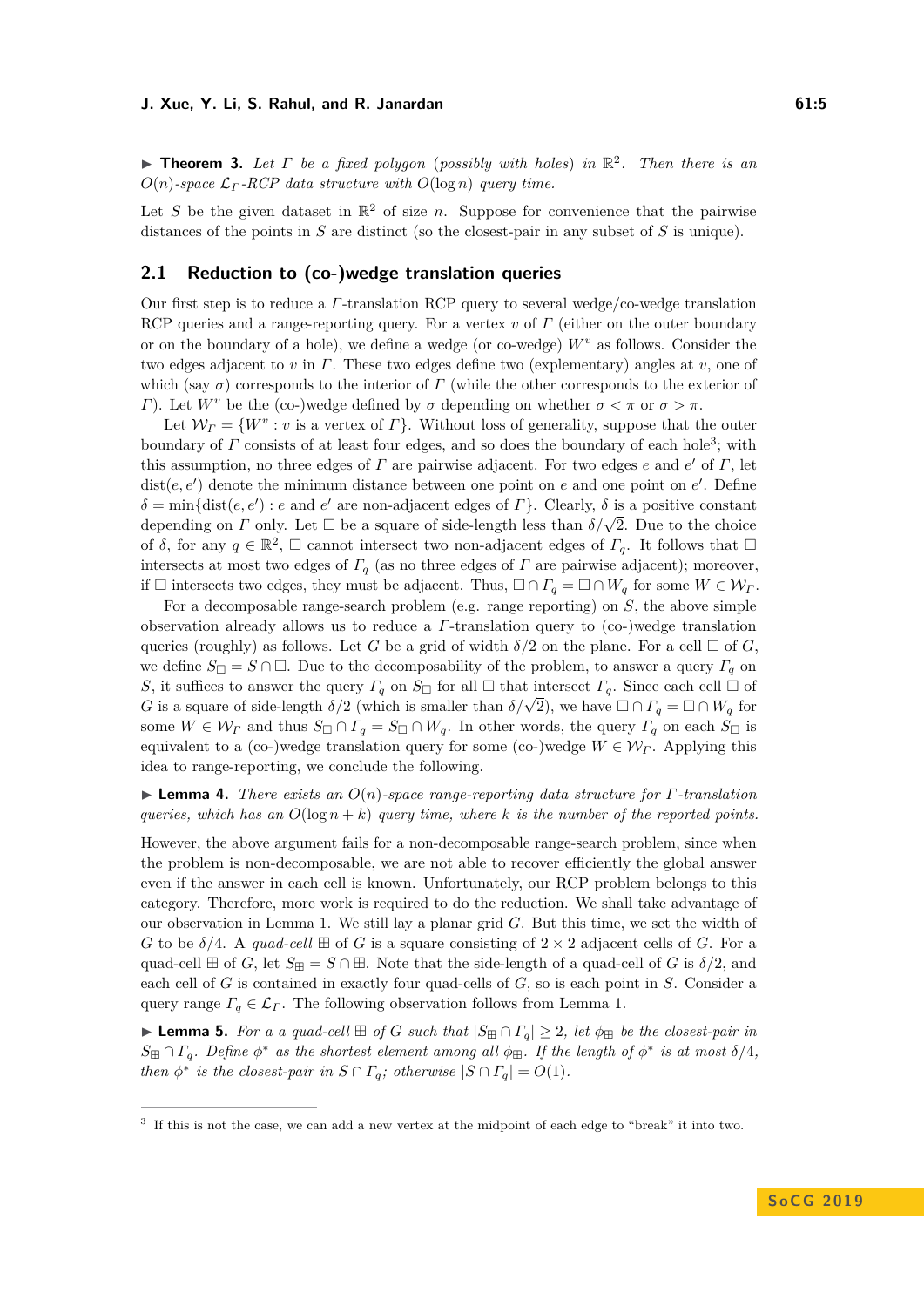### **61:6 Searching for the Closest-Pair in a Query Translate**

Using the above observation, we are able to do the reduction.

<span id="page-5-1"></span>▶ **Theorem 6.** *Let*  $f, g : \mathbb{N} \to \mathbb{N}$  *be increasing functions where*  $f(a + b) \ge f(a) + f(b)$ *. If for any*  $W \in \mathcal{W}_\Gamma$  *there is an*  $O(f(n))$ *-space*  $\mathcal{L}_W$ *-RCP data structure with*  $O(q(n))$  *query time, then there is an*  $O(f(n) + n)$ *-space*  $\mathcal{L}_\Gamma$ *-RCP data structure with*  $O(g(n) + \log n)$  *query time.* 

**Proof.** For a quad-cell  $\boxplus$  of *G*, let  $m_{\boxplus}$  be the number of the points in  $S_{\boxplus}$ . First, we notice that there are  $O(n)$  quad-cells  $\boxplus$  of *G* such that  $m_{\boxplus} > 0$  since each point in *S* is contained in at most four quad-cells; we call them *nonempty* quad-cells. For each nonempty quad-cell  $\boxplus$  and each  $W \in \mathcal{W}_r$ , we build an  $\mathcal{L}_W$ -RCP data structure on  $S_{\boxplus}$ ; by assumption, this data structure uses  $O(f(m_{\text{H}}))$  space. Now observe that  $m_{\text{H}} \leq n$  for all  $\text{H}$  and  $\sum m_{\text{H}} \leq 4n$ . From the condition  $f(a+b) \ge f(a) + f(b)$ , it follows that  $\sum f(m \boxplus) = O(f(n))$ . Since  $|\mathcal{W}_\Gamma| = O(1)$ , the total space cost of these data structures is  $O(f(n))$ . Besides these data structures, we also build a range-reporting data structure on *S* for *Γ*-translation queries. As argued in Lemma [4,](#page-4-1) this data structure uses  $O(n)$  space.

To answer a query  $\Gamma_q \in \mathcal{L}_\Gamma$ , we first find all nonempty quad-cells of *G* that intersect  $\Gamma_q$ . The number of these quad-cells is  $O(1)$ , as it is bounded by  $O(\Delta^2/\delta^2)$  where  $\Delta$  is the diameter of *Γ*. These quad-cells can be found in  $O(\log n)$  time (see [\[16\]](#page-14-4)). For each such quad-cell  $\boxplus$ , we find  $W \in \mathcal{W}_{\Gamma}$  such that  $\boxplus \cap \Gamma_q = \boxplus \cap W_q$  and query the  $\mathcal{L}_W$ -RCP data structure built on  $S_{\boxplus}$  to obtain the closest-pair  $\phi_{\boxplus}$  in  $S_{\boxplus} \cap \Gamma_q$ , which takes  $O(g(m_{\boxplus}))$  time. Since only  $O(1)$ quad-cells are considered, the time for this step is  $O(g(n))$ . Once these  $\phi_{\text{H}}$  are computed, we take the shortest element  $\phi^*$  among them. If the length of  $\phi^*$  is at most  $\delta/4$ , then  $\phi^*$  is the closest-pair in  $S \cap \Gamma_q$  by Lemma [5](#page-4-2) and we just report  $\phi^*$ . Otherwise,  $|S \cap \Gamma_q| = O(1)$ by Lemma [5.](#page-4-2) We then compute the  $O(1)$  points in  $S \cap \Gamma_q$  using the range-reporting data structure, and compute the closest-pair in  $S \cap \Gamma_q$  by brute-force (in constant time). Since the query time of the range-reporting data structure is  $O(\log n + k)$  and  $k = O(1)$  here, the overall query time is  $O(q(n) + \log n)$ , as desired.

By the above theorem, it now suffices to give efficient RCP data structures for wedge and co-wedge translation RCP queries. We resolve these problems in the following two sections.

# **2.2 Handling wedge translation queries**

Let *W* be a fixed wedge in  $\mathbb{R}^2$  and  $\theta \in (0, \pi)$  be the angle of *W*. We denote by *r* and *r'* the two branches of  $W$ . For convenience, assume the vertex of  $W$  is the origin, and thus the vertex of a *W*-translate  $W_p$  is the point *p*. In this section, we shall give an  $O(n)$ -space  $\mathcal{L}_W$ -RCP data structure with  $O(\log n)$  query time.

The key ingredient of our result is a nontrivial linear upper bound for the number of the candidate pairs in *S* with respect to  $\mathcal{L}_W$ . This generalizes a result in [\[7\]](#page-13-3), and requires a much more technical proof. Before working on the proof, we first establish an easy fact.

<span id="page-5-0"></span>**► Lemma 7.** Let  $A \subseteq \mathbb{R}^2$  be a finite set. There exists a (unique) smallest W-translate (*under the* ⊆*-order*) *that contains A. Furthermore, a W-translate is the smallest W-translate containing A iff it contains A and its two branches both intersect A.*

We notice that if  $\phi = (a, b)$  is a pair of points in *S* and  $W_p$  is the smallest *W*-translate containing  $\{a, b\}$  described in Lemma [7,](#page-5-0) then  $\phi \in \Phi(S, \mathcal{L}_W)$  iff  $\phi$  is the closest-pair in  $S \cap W_p$ . Using Lemma [7,](#page-5-0) we define the following notions.

 $\blacktriangleright$  **Definition 8.** Let  $\phi = (a, b)$  be a pair of points in  $\mathbb{R}^2$ , and  $W_p$  be the smallest W-translate *containing*  $\{a, b\}$  *described in Lemma [7.](#page-5-0) If*  $p \notin \{a, b\}$  *and the smallest angle of the triangle*  $\triangle$ *pab is*  $\angle$ *apb,* then we say  $\phi$  *is* **steep**; otherwise, we say  $\phi$  *is* **flat***. See Figure* [2](#page-6-0) for examples.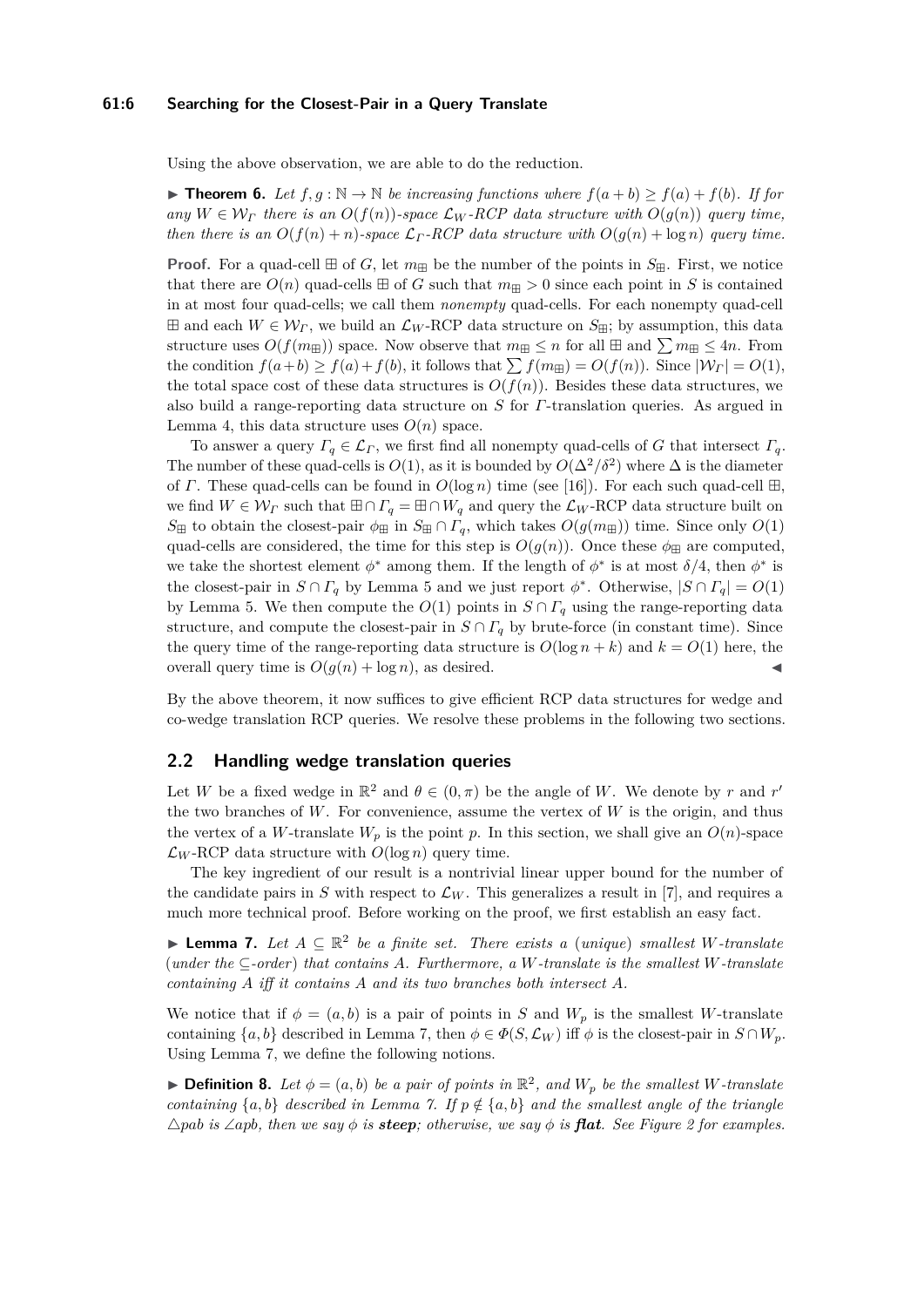<span id="page-6-0"></span>

**Figure 2** Examples of flat and steep pairs (the wedge  $W_p$  shown in the figures is the smallest *W*-translate containing {*a, b*} described in Lemma [7\)](#page-5-0).

Our first observation is the following.

<span id="page-6-1"></span>**I Lemma 9.** *If two candidate pairs*  $\phi, \phi' \in \Phi(S, \mathcal{L}_W)$  *cross, then either*  $\phi$  *or*  $\phi'$  *is steep.* 

**Proof.** Suppose  $\phi = (a, b)$  and  $\phi' = (a', b')$ . Since  $\phi$  and  $\phi'$  cross, by Lemma [2](#page-3-5) there exists some  $W_t \in \mathcal{L}_W$  whose intersection with  $\{a, b, a', b'\}$  is either  $\{a, b\}$  or  $\{a', b'\}$ ; assume  $W_t \cap \{a, b, a', b'\} = \{a, b\}.$  Let  $p \in \mathbb{R}^2$  be the point such that  $W_p$  is the smallest *W*-translate containing  $\{a, b\}$ . It follows that  $W_p \cap \{a, b, a', b'\} = \{a, b\}$ , because  $W_p \subseteq W_t$ . Let *c* be the intersection point of the segments  $[a, b]$  and  $[a', b']$ . Since  $a, b \in W_p$  and  $W_p$  is convex,  $c \in W_p$ . The two endpoints  $a', b'$  of the segment  $[a', b']$  are not contained in  $W_p$  (by assumption), but  $c \in W_p$ . Hence, the segment [*a'*, *b'*] intersects the boundary of  $W_p$  at two points, say  $a^*$  and

<span id="page-6-2"></span>

**Figure 3** Illustrating Lemma [9.](#page-6-1)

 $b^*$ ; assume  $a^*$  (resp.,  $b^*$ ) is the point adjacent to  $a'$  (resp.,  $b'$ ). Clearly, there exists a unique point  $p' \in \mathbb{R}^2$  such that  $\triangle pa^*b^* \subseteq \triangle p'a'b'$  and  $\triangle pa^*b^*$  is similar to  $\triangle p'a'b'$ . See Figure [3a.](#page-6-2) It is easy to see that  $W_{p'}$  is the smallest *W*-translate containing  $\{a', b'\}$ . Indeed,  $W_{p'}$  just corresponds to the angle  $\angle a'p'b'$ , so *a'* and *b'* lie on the two branches of  $W_{p'}$  respectively (see Figure [3b\)](#page-6-2). Thus, by the criterion given in Lemma [7,](#page-5-0)  $W_{p'}$  is the smallest *W*-translate containing  $\{a', b'\}$ . Now we have  $p \in W_{p'}$ , which implies  $W_p \subseteq W_{p'}$  and  $a, b, a', b' \in W_{p'}$ . Since the segments  $[a, b]$  and  $[a', b']$  cross, one of *a* and *b* must lie in the triangle  $\Delta p' a'b'$ , say  $a \in \Delta p^{\prime} a^{\prime} b^{\prime}$ . Note that  $\phi^{\prime} = (a^{\prime}, b^{\prime})$  is the closest-pair in  $W_{p^{\prime}}$ , thus  $dist(a^{\prime}, b^{\prime}) < dist(a, a^{\prime})$ and  $dist(a', b') < dist(a, b')$ . It follows that ∠*a'ab'* < ∠*ab'a'* and ∠*a'ab'* < ∠*aa'b'*. We further observe that  $\angle aa'b' < \angle p'a'b'$  and  $\angle ab'a' < \angle p'b'a'$ , and hence  $\angle a'ab' > \angle a'p'b'$ . Thus, we have  $\angle a'p'b' < \angle p'a'b'$  and  $\angle a'pb' < \angle p'b'a'$ , i.e.,  $\angle a'p'b'$  is the smallest angle of the triangle  $\Delta p' a'b'$ . As a result,  $\phi'$  is steep.

Lemma [9](#page-6-1) implies that the flat candidate pairs in  $\Phi(S, \mathcal{L}_W)$  do not cross each other. Therefore, the segments corresponding to the flat candidate pairs are edges of a planar graph with vertices in *S*, which gives a linear upper bound for the number of flat candidate pairs.

It now suffices to bound the number of steep candidate pairs in  $\Phi(S, \mathcal{L}_W)$ . Unfortunately, two steep candidate pairs (or even one steep candidate pair and one flat candidate pair) can cross, making the above non-crossing argument fail. Therefore, we need some new ideas.

 $\blacktriangleright$  **Definition 10.** *Two pairs*  $\phi, \phi' \in \Phi(S, \mathcal{L}_W)$  *are adjacent if we can write*  $\phi = (a, b)$  *and*  $\phi' = (a, b')$  *such that*  $b \neq b'$ ; we call  $\angle bab'$  *the* **angle** between  $\phi$  and  $\phi'$ , denoted by  $\arg(\phi, \phi')$ .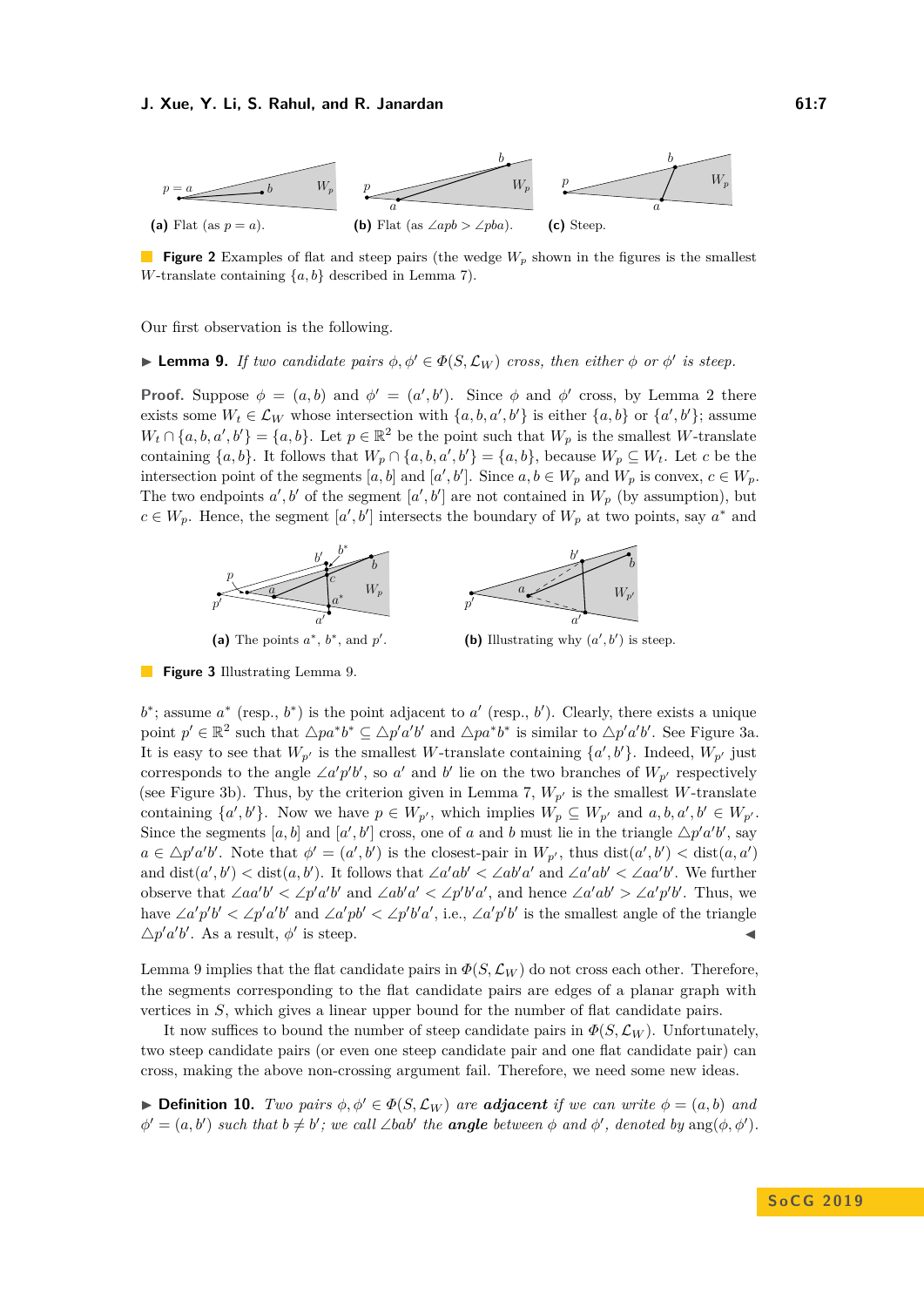### **61:8 Searching for the Closest-Pair in a Query Translate**

<span id="page-7-1"></span>

**Figure 4** Illustrating Lemma [11.](#page-7-0)

<span id="page-7-0"></span>**Example 11.** For adjacent  $\phi, \phi' \in \Phi(S, \mathcal{L}_W)$ , if  $\phi$  and  $\phi'$  are both steep, then  $\text{ang}(\phi, \phi') \geq \theta$ .

**Proof sketch.** Suppose  $\phi = (a, b)$  and  $\phi' = (a, b')$ . Let  $p \in \mathbb{R}^2$  be the point such that  $W_p$ is the smallest *W*-translate containing  $\{a, b, b'\}$  described in Lemma [7.](#page-5-0) We denote by  $r_p$ and  $r'_p$  the *r*-branch and *r*'-branch of  $W_p$ , respectively. Using Lemma [7](#page-5-0) and the fact that  $\phi$ and  $\phi'$  are steep, we can deduce  $p \notin \{a, b, b'\}$ ; see the complete proof in [\[16\]](#page-14-4) for details. We distinguish two cases: *a* is on the boundary of  $W_p$  or *a* is in the interior of  $W_p$ . Here we only discuss the first case. The second one is deferred to the complete proof.

Assume *a* is on the boundary of  $W_p$ . Since  $p \notin \{a, b, b'\}$ , we have  $a \neq p$ . Thus *a* must lie on exactly one of  $r_p$  and  $r'_p$ , say  $a \in r_p$ . Because  $W_p$  is the smallest *W*-translate containing  $\{a, b, b'\}$ , one of *b* and *b*' must lie on  $r'_p$  by the criterion given in Lemma [7.](#page-5-0) Without loss of generality, assume  $b \in r'_p$ . Using the criterion in Lemma [7](#page-5-0) again, we see that  $W_p$  is also the smallest *W*-translate containing  $\{a, b\}$ . Thus,  $\phi$  is the closest-pair in  $S \cap W_p$  and in particular we have  $dist(a, b) < dist(b, b')$ . It follows that  $\angle ab'b < \angle bab' = ang(\phi, \phi')$ . If  $b' \in \triangle pab$ , we are done, because in this case  $\angle ab'b \geq \angle app = \theta$  and thus  $\text{ang}(\phi, \phi') = \angle bab' > \angle ab'b \geq \theta$  $\angle apb = \theta$ . See Figure [4a](#page-7-1) for an illustration of this case. Next, assume  $b' \notin \triangle pab$ . This case is presented in Figure [4b.](#page-7-1) Let  $p' \in \mathbb{R}^2$  be the point such that  $W_{p'}$  is the smallest *W*-translate containing  $\{a, b'\}$ ; thus, we have  $W_{p'} \subseteq W_p$  and in particular  $p' \in W_p$ . Furthermore,  $p'$  must lie on the segment  $[p, a]$ , as  $a \in W_{p'}$ . Since  $\phi' = (a, b')$  is steep, *a* and *b'* lie on the two branches of  $W_{p'}$  respectively, and  $\angle p'b'a > \angle ap'b' = \theta$ . Clearly, *b*' lies on the *r*'-branch of  $W_{p'}$ , which we denote by  $r'_{p'}$ . Let *c* be the intersection point of  $r'_{p'}$  and the segment [*a, b*]. See Figure [4b.](#page-7-1) We then have  $\angle ab'b = \angle ab'c + \angle cb'b \geq \angle ab'c = \angle pb'a > \angle ap'b' = \theta$ . Using the fact  $\angle ab'b < \angle bab' = \arg(\phi, \phi')$  obtained before, we conclude  $\arg(\phi, \phi') \geq \theta$ .

For a point  $a \in S$ , consider the subset  $\Psi_a \subseteq \Phi(S, \mathcal{L}_W)$  consisting of all steep candidate pairs having *a* as one point. We claim  $|\Psi_a| = O(1)$ . Suppose  $\Psi_a = {\psi_1, \dots, \psi_r}$  where  $\psi_i = (a, b_i)$ and  $b_1, \ldots, b_r$  are sorted in polar-angle order around *a*. By Lemma [11,](#page-7-0)  $\arg(\psi_i, \psi_j) \geq \theta$  for any distinct  $i, j \in \{1, ..., r\}$ . Since  $\sum_{i=1}^{r-1} \arg(\psi_i, \psi_{i+1}) \leq 2\pi$ , we have  $r \leq 2\pi/\theta + 1 = O(1)$ . As such,  $\sum_{a \in S} |\Psi_a| = O(n)$ , implying that the number of steep candidate pairs is linear. As the numbers of flat and steep candidate pairs are both linear, we conclude the following.

<span id="page-7-2"></span>► Lemma 12.  $|\Phi(S, \mathcal{L}_W)| = O(n)$ , where  $n = |S|$ .

Suppose  $\Phi(S, \mathcal{L}_W) = \{\phi_1, \dots, \phi_m\}$  where  $\phi_i = (a_i, b_i)$  and  $\phi_1, \dots, \phi_m$  are sorted in increasing order of their lengths. We have  $m = O(n)$  by Lemma [12.](#page-7-2) Now we only need a data structure which can report, for a query  $W_q \in \mathcal{L}_W$ , the smallest *i* such that  $a_i, b_i \in W_q$ (note that  $\phi_i$  is the closest-pair in  $S \cap W_q$ ). We design this data structure as follows. Let  $\tilde{W} = \{(x, y) : (-x, -y) \in W\}$ , which is a wedge obtained by rotating *W* around the origin with angle  $\pi$ . For a point  $p \in \mathbb{R}^2$ , it is clear that  $a_i, b_i \in W_p$  iff  $p \in \tilde{W}_{a_i} \cap \tilde{W}_{b_i}$ . Since the intersection of finitely many  $\tilde{W}$ -translates is a  $\tilde{W}$ -translate, we may write  $\tilde{W}_{a_i} \cap \tilde{W}_{b_i} = \tilde{W}_{c_i}$ for some  $c_i \in \mathbb{R}^2$ . It follows that  $\phi_i$  is contained in  $W_p$  iff  $p \in \tilde{W}_{c_i}$ . By successively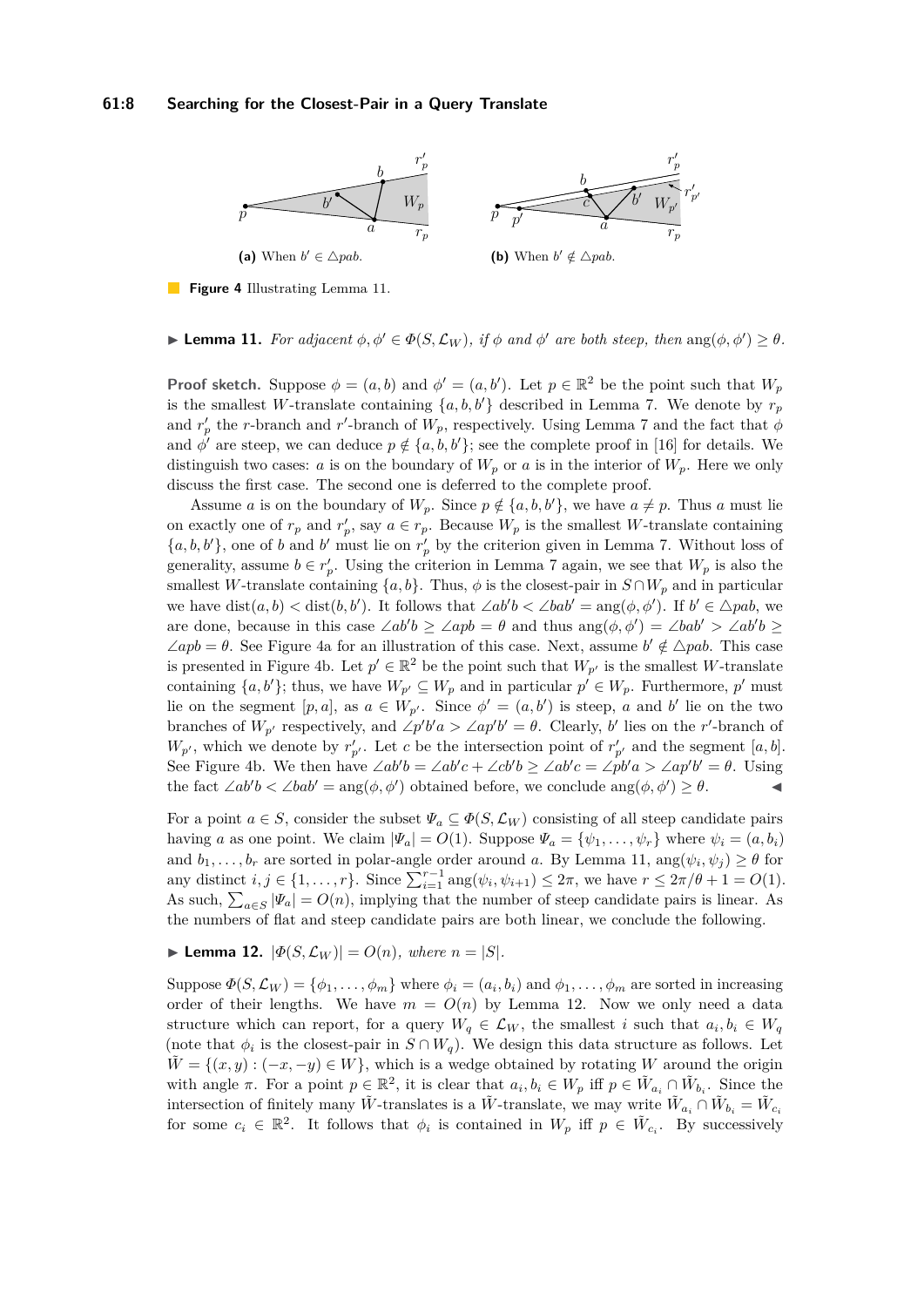overlaying  $\tilde{W}_{c_1}, \ldots, \tilde{W}_{c_m}$ , we obtain a planar subdivision whose cells are  $\varSigma_1, \ldots, \varSigma_m$  where  $\Sigma_i = \tilde{W}_{c_i} \setminus \bigcup_{j=1}^{i-1} \tilde{W}_{c_j}$ . This subdivision has  $O(m)$  complexity as overlaying a new  $\tilde{W}$ -translate can create at most two new vertices. The answer for a query  $W_q$  is *i* iff  $q \in \Sigma_i$ . Therefore, the problem can be solved by building on the subdivision an *O*(*m*)-space point-location data structure with  $O(\log m)$  query time. Since  $m = O(n)$ , we have the following conclusion.

<span id="page-8-3"></span>**Find 13.** *There is an*  $O(n)$ *-space*  $\mathcal{L}_W$ *-RCP* data structure with  $O(\log n)$  *query time.* 

# **2.3 Handling co-wedge translation queries**

Let *C* be a fixed co-wedge in  $\mathbb{R}^2$  and *W* be the *complementary* wedge of *C*, i.e., the closure of  $\mathbb{R}^2 \setminus C$ . We denote by *r* and *r'* the two branches of *C* (and also of *W*). For convenience, assume  $r = \{(t, 0) : t \ge 0\}$  and  $r' = \{(at, t) : t \ge 0\}$  for some  $\alpha \in \mathbb{R}$ . With this assumption, the vertex of *C* (resp., *W*) is the origin and the vertex of  $C_p$  (resp.,  $W_p$ ) is *p* for all  $p \in \mathbb{R}^2$ . In this section, we present an  $O(n)$ -space  $\mathcal{L}_C$ -RCP data structure with  $O(\log n)$  query time.

Similar to the wedge case, the key step here is to establish a linear upper bound for  $|\Phi(S, \mathcal{L}_C)|$ . However, the techniques used here are very different. First of all, we exclude from  $\Phi(S, \mathcal{L}_C)$  the candidate pairs with respect to halfplanes. Let H be the collection of halfplanes, and  $\Phi^* = \Phi(S, \mathcal{L}_C) \backslash \Phi(S, \mathcal{H})$ . It was shown in [\[1\]](#page-13-0) that  $|\Phi(S, \mathcal{H})| = O(n)$ . Therefore, it suffices to prove that  $|\Phi^*| = O(n)$ . For a pair  $\phi = (a, b) \in \Phi^*$ , define its *associated C*-translate, Ass( $\phi$ ), as the smallest *W*-translate containing  $\{a, b\}$  (Lemma [7\)](#page-5-0). The pairs in  $\Phi^*$  and their associated *C*-translates has the following property.

<span id="page-8-0"></span>► **Lemma 14.** *Let*  $\phi = (a, b) \in \Phi^*$  *and*  $C_p = \text{Ass}(\phi) \in \mathcal{L}_C$ *. Then*  $p \notin \{a, b\}$  *and*  $a, b$  *lie on the two branches of*  $C_p$  *respectively. Furthermore,*  $\phi$  *is the closest-pair in*  $S \cap C_p$ *.* 

Consider a pair  $\phi \in \Phi^*$  and its associated *C*-translate  $C_p = \text{Ass}(\phi)$ . By Lemma [14,](#page-8-0) one point of  $\phi$  lies on the *r*-branch of  $C_p$  and the other lies on the *r*'-branch of  $C_p$ ; we call them the *r*-*point* and *r*'-*point* of  $\phi$ , respectively. Let  $R \subseteq S$  (resp.,  $R' \subseteq S$ ) be the subset consisting of all the *r*-points (resp., *r'*-points) of the pairs in  $\Phi^*$ .

▶ **Lemma 15.** *We have*  $R \cap R' = ∅$ *, and thus the graph*  $G = (S, \Phi^*)$  *is bipartite.* 

For a pair  $\phi = (a, b) \in \Phi^*$  where  $a \in R$  and  $b \in R'$ , we define a vector  $\mathbf{v}_{\phi} = \overrightarrow{ab}$ . Our key lemma is the following. Let  $\text{ang}(\cdot, \cdot)$  denote the angle between two vectors.

<span id="page-8-2"></span><span id="page-8-1"></span>**Example 16.** *Let*  $\Psi \subseteq \Phi^*$  *be a subset such that*  $\text{ang}(\mathbf{v}_{\psi}, \mathbf{v}_{\psi'}) \le \pi/4$  *for all*  $\psi, \psi' \in \Psi$ *. Then the graph*  $G_{\Psi} = (S, \Psi)$  *is acyclic, and in particular*  $|\Psi| = O(n)$ *.* 



**Figure 5** Illustrating Lemma [16.](#page-8-1)

**Proof sketch.** Suppose there is a cycle in  $G_{\Psi}$ . Let  $\psi = (a, a')$  be the *shortest* edge in the cycle where  $a \in R$  and  $a' \in R'$ . Let  $\psi_1 = (b, a') \in \Psi$  and  $\psi_2 = (a, b') \in \Psi$  be the two adjacent edges of  $\psi$  in the cycle (so  $b \in R$  and  $b' \in R'$ ). Let  $C_p, C_{p_1}, C_{p_2}$  be the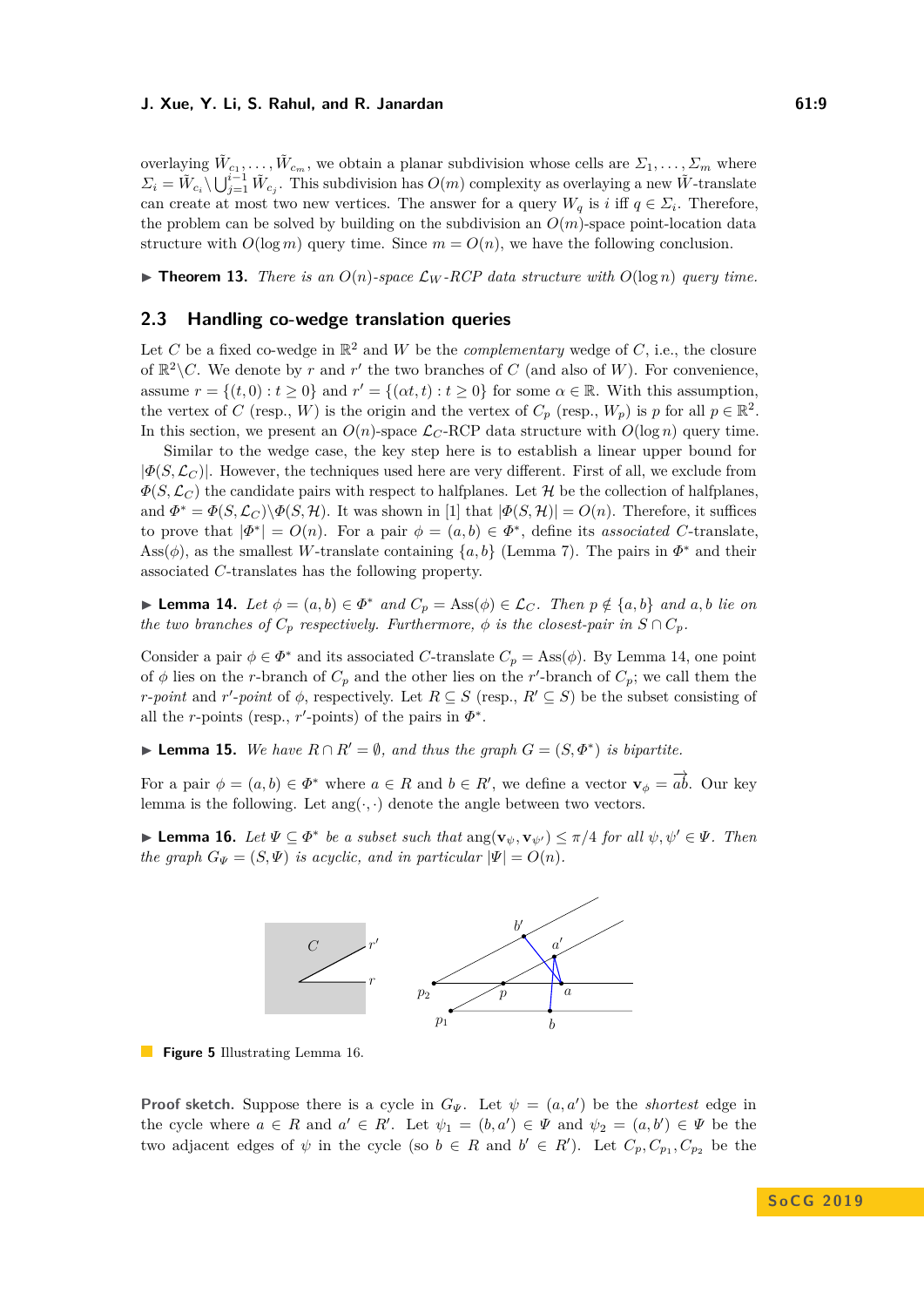### **61:10 Searching for the Closest-Pair in a Query Translate**

associated *C*-translates of  $\psi, \psi_1, \psi_2$ , respectively. See Figure [5](#page-8-2) for an example. We deduce that  $a', b, b' \in C_{p_1}, C_{p_2} \subseteq C_p$ , and  $a, a', b, b' \in C_p$ ; see the complete proof in [\[16\]](#page-14-4) for an argument. Since  $a, a', b, b' \in C_p$  and  $\phi$  is the closest-pair in  $C_p$  by Lemma [14,](#page-8-0) we have  $|\phi| < \text{dist}(a, b)$  and hence  $\angle aba' < \angle aa'b = \text{ang}(\mathbf{v}_{\psi}, \mathbf{v}_{\psi_1}) \leq \pi/4$ . It follows that

$$
\arg(\overrightarrow{ba}, \mathbf{v}_{\psi}) \leq \arg(\overrightarrow{ba}, \mathbf{v}_{\psi_1}) + \arg(\mathbf{v}_{\psi}, \mathbf{v}_{\psi_1}) = \angle aba' + \arg(\mathbf{v}_{\psi}, \mathbf{v}_{\psi_1}) < \pi/2.
$$

From this we can further deduce that

$$
\arg(\overrightarrow{bb'}, \mathbf{v}_{\psi}) = \arg(\overrightarrow{ba} + \mathbf{v}_{\psi_2}, \mathbf{v}_{\psi}) \le \max\{\arg(\overrightarrow{ba}, \mathbf{v}_{\psi}), \arg(\mathbf{v}_{\psi_2}, \mathbf{v}_{\psi})\} < \pi/2.
$$

Next, we establish an inequality that contradicts the above inequality. Let *l* be the bisector of [b, b']. Since  $a', b, b' \in C_{p_1}$  and  $\psi_1$  is the closest-pair in  $C_{p_1}$ , we have  $dist(a', b') > dist(b, a')$ , i.e.,  $a'$  is on the same side of  $l$  as  $b$ . Using the same argument symmetrically, we can deduce that *a* is on the same side of *l* as *b*'. As *l* is the bisector of  $[b, b']$ , this implies  $\lim_{\delta \to 0} \frac{\partial^2 u}{\partial b^{\prime} \cdot \delta u^{\prime}} = \lim_{\delta \to 0} \frac{\partial^2 u}{\partial a^{\prime \prime}} > \pi/2$ , which is a contradiction. Thus,  $G_{\Psi}$  is acyclic.

With the above lemma in hand, it is quite straightforward to prove  $|\Phi^*| = O(n)$ . We evenly separate the plane into 8 sectors  $K_1, \ldots, K_8$  around the origin. Define  $\Psi_i = \{ \phi \in \Phi^* : \mathbf{v}_{\phi} \in \mathbb{R}^* \}$ *K*<sub>*i*</sub>} for  $i \in \{1, \ldots, 8\}$ . Now each  $\Psi_i$  satisfies the condition in Lemma [16](#page-8-1) and thus  $|\Psi_i| = O(n)$ . Since  $\Phi^* = \bigcup_{i=1}^8 \Psi_i$ , we have  $|\Phi^*| = O(n)$ . Therefore, we conclude the following.

► Lemma 17.  $|\Phi(S, \mathcal{L}_C)| = O(n)$ , where  $n = |S|$ .

Suppose  $\Phi(S, \mathcal{L}_C) = \{\phi_1, \ldots, \phi_m\}$  where  $m = O(n)$  and  $\phi_1, \ldots, \phi_m$  are sorted in increasing order of their lengths. Now we only need a data structure which can report, for a query  $C_q \in \mathcal{L}_C$ , the smallest *i* such that  $\phi_i$  is contained in  $C_q$ . Similar to the wedge case, we obtain such a data structure with  $O(m)$  space and  $O(\log m)$  query time (see [\[16\]](#page-14-4)).

<span id="page-9-1"></span>**Find 18.** *There is an*  $O(n)$ -space  $\mathcal{L}_C$ -RCP data structure with  $O(\log n)$  *query time.* 

Theorem [3](#page-4-3) now follows from Theorem [6,](#page-5-1) [13,](#page-8-3) and [18.](#page-9-1)

# <span id="page-9-0"></span>**3 Translation RCP queries for smooth convex bodies**

Let *Γ* be a fixed convex body whose boundary is *smooth* (or *smooth convex body*), that is, through each point on the boundary there is a unique tangent line to *Γ*. Assume we can compute in  $O(1)$  time, for any line *l* in  $\mathbb{R}^2$ , the segment  $\Gamma \cap l$ . We investigate the  $\mathcal{L}_\Gamma$ -RCP problem (under the Euclidean metric). Throughout this section,  $O(\cdot)$  hides constants depending on *Γ*. Our main result is the following, to prove which is the goal of this section.

<span id="page-9-3"></span>**Findmark 19.** Let  $\Gamma$  be a fixed smooth convex body in  $\mathbb{R}^2$ . Then there is an  $O(n \log n)$ -space  $\mathcal{L}_\Gamma$  *-RCP* data structure with  $O(\log^2 n)$  query time.

Let S be the given dataset in  $\mathbb{R}^2$  of size *n*. Suppose for convenience that the pairwise distances of the points in *S* are distinct (so that the closest-pair in any subset of *S* is unique). Also, suppose that no three points in *S* are collinear. Our data structure is based on the two technical results presented below, both of which are of geometric interest. The first result states that sufficiently short candidate pairs do not cross when *Γ* is a smooth convex body.

<span id="page-9-2"></span>**Figure 120.** *Let Γ be a smooth convex body. Then there exists a constant*  $\tau > 0$  $(\text{depending on } \Gamma \text{ only})$  such that if  $(a, b), (c, d) \in \Phi(S, \mathcal{L}_\Gamma)$  are two pairs whose lengths are *both at most*  $\tau$ *, then the segments*  $[a, b]$  *and*  $[c, d]$  *do not cross.*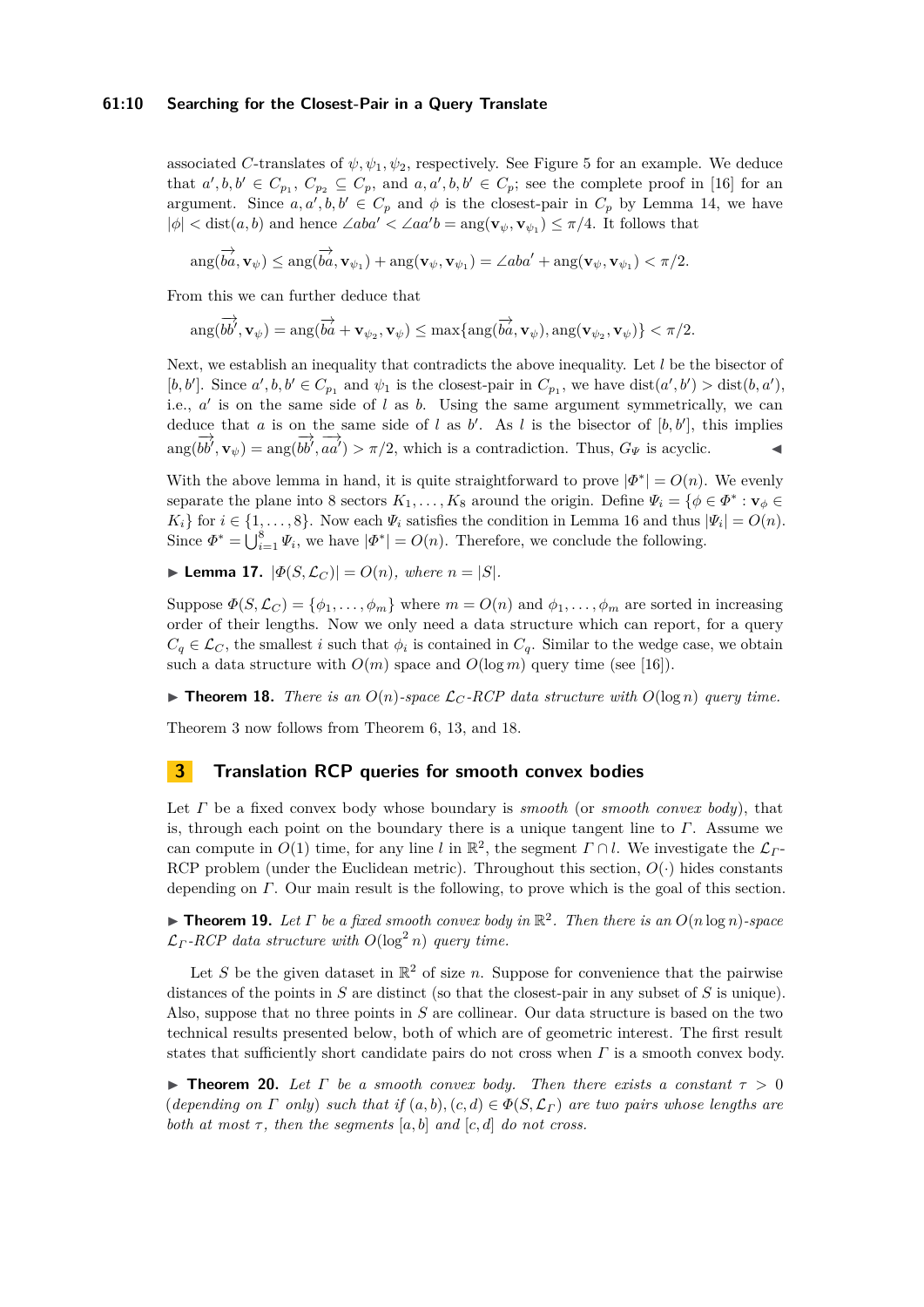To introduce the second result, we need an important notion. For two convex bodies *C, D* in  $\mathbb{R}^2$  such that  $C \cap D \neq \emptyset$ , we say  $C$  and  $D$  *intersect plainly* if  $\partial C \cap D$  and  $\partial D \cap C$  are both connected; see Figure [6](#page-10-0) for an illustration. (The reader can intuitively understand this as "the boundaries of *C* and *D* cross each other at most twice", but it is in fact stronger.) Note that a collection of convex bodies in  $\mathbb{R}^2$  in which any two are disjoint or intersect plainly form a family of pseudo-discs [\[2\]](#page-13-8). Our second result is the following theorem.

<span id="page-10-0"></span>

**Figure 6** An illustration the concept of "intersect plainly".

<span id="page-10-2"></span>▶ **Theorem 21.** *Let C be a convex body in*  $\mathbb{R}^2$ *, and*  $p_1, p_2, p'_1, p'_2 \in \mathbb{R}^2$  *be four points* (*not* necessarily distinct) such that  $I^{\circ} \neq \emptyset$  and  $I'^{\circ} \neq \emptyset$ , where  $I = C_{p_1} \cap C_{p_2}$  and  $I' = C_{p'_1} \cap C_{p'_2}$ . *Suppose that any three of*  $p_1, p_2, p'_1, p'_2$  *are not collinear unless two of them coincide. If the segments*  $[p_1, p_2], [p'_1, p'_2]$  *do not cross and*  $I \cap I' \neq \emptyset$ *, then I and I' intersect plainly.* 

<span id="page-10-1"></span>Figure [7](#page-10-1) gives an illustration of Theorem [21](#page-10-2) in the case where *C* is a disc. Note that, even for the disc-case, without the condition that  $[p_1, p_2], [p'_1, p'_2]$  do not cross, one can easily construct a counterexample in which  $I$  and  $I'$  do not intersect plainly.



**Figure 7** Illustration of Theorem [21](#page-10-2) when *C* is a disc.

The proof of Theorem [20](#page-9-2) is presented later in Section [3.3.](#page-12-0) The proof of Theorem [21](#page-10-2) is more involved and is presented the full version [\[16\]](#page-14-4). Next, we first assume the correctness of the two theorems and present our L*<sup>Γ</sup>* -RCP data structure. Our data structure consists of two parts  $\mathcal{D}_1$  and  $\mathcal{D}_2$  where  $\mathcal{D}_1$  handles the queries for which the length of the answer (closest-pair) is "short" and  $\mathcal{D}_2$  handles the queries for which the answer is "long".

### **3.1 Handling short-answer queries**

We describe the first part  $\mathcal{D}_1$  of our data structure. Let  $\tau > 0$  be the constant in Theorem [20](#page-9-2) such that any two candidate pairs of lengths at most  $\tau$  do not cross. For a query  $\Gamma_q \in \mathcal{L}_\Gamma$ ,  $\mathcal{D}_1$  reports the closest-pair in  $S \cap \Gamma_q$  if its length is at most  $\tau$ , and reports nothing otherwise.

Let  $\Phi_{\leq \tau} \subseteq \Phi(S, \mathcal{L}_\Gamma)$  be the sub-collection consisting of the candidate pairs of lengths at most  $\tau$ , and suppose  $m = |\Phi_{\leq \tau}|$ . We have  $m = O(n)$ , because the graph  $G = (S, \Phi_{\leq \tau})$  is planar by Theorem [20.](#page-9-2) Define  $\overline{\tilde{\Gamma}} = \{(x, y) \in \mathbb{R}^2 : (-x, -y) \in \Gamma\}$ . For a pair  $\theta = (a, b) \in \Phi_{\leq \tau}$ , we write  $I^{\theta} = \tilde{\Gamma}_a \cap \tilde{\Gamma}_b$ . Then  $\theta$  is contained in a query range  $\Gamma_q \in \mathcal{L}_\Gamma$  iff  $q \in I^{\theta}$ .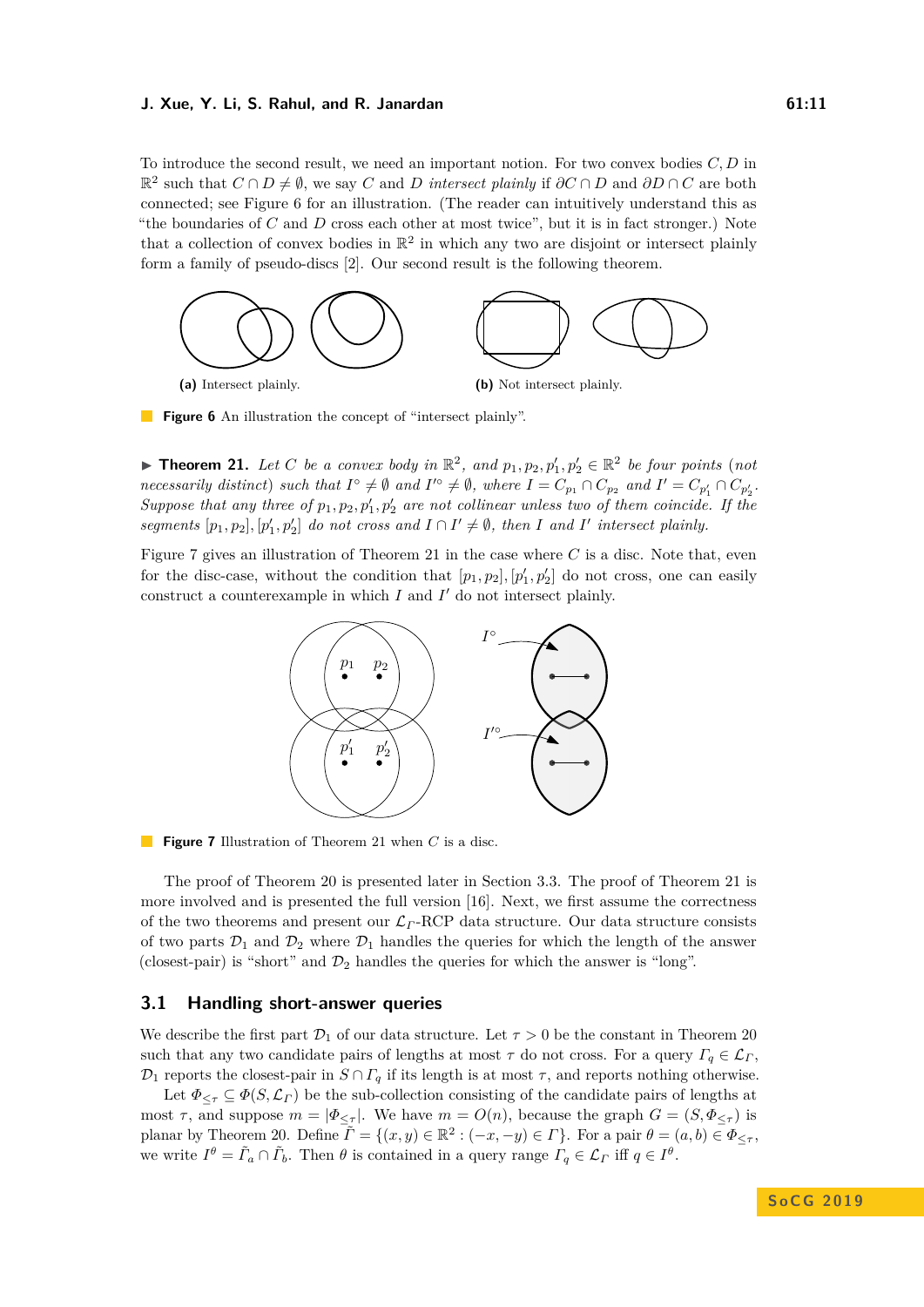### **61:12 Searching for the Closest-Pair in a Query Translate**

In order to design  $\mathcal{D}_1$ , we first introduce a so-called *membership* data structure (MDS). Let  $\Psi = \{\theta_1, \ldots, \theta_r\} \subseteq \Phi_{\leq \tau}$  and  $U = \bigcup_{\theta \in \Psi} I^{\theta}$ . An MDS on  $\Psi$  can decide, for a given  $\Gamma_q \in \mathcal{L}_\Gamma$ , whether  $\Gamma_q$  contains a pair in  $\Psi$  or not. As argued before,  $\Gamma_q$  contains a pair in  $\Psi$ iff  $q \in U$ . Thus, to have an MDS on  $\Psi$ , it suffices to have a data structure that can decide if a given point is in *U*. By Theorem [20,](#page-9-2) the segments corresponding to any two pairs  $\theta_i$ ,  $\theta_j$ do not cross each other. Also, no three points in *S* are collinear by assumption. Thus, by Theorem [21,](#page-10-2)  $I^{\theta_i}$  and  $I^{\theta_j}$  intersect plainly for any  $i, j \in \{1, ..., r\}$  such that  $I^{\theta_i} \cap I^{\theta_j} \neq \emptyset$ . It follows that  $\{I^{\theta_1}, \ldots, I^{\theta_r}\}$  is a family of pseudo-discs [\[2\]](#page-13-8), and hence the complexity of their union *U* is  $O(r)$  by [\[8\]](#page-13-9). As such, optimal point location data structures (e.g., [\[5,](#page-13-10) [9\]](#page-13-11)) can be applied to decide whether a point is contained in *U* in  $O(\log r)$  time, using  $O(r)$  space. We remark that, although the edges defining the boundary of *U* are not line-segments (existing point-location results we know of work on polygonal subdivisions), each edge is a connected portion of *∂Γ*˜ and hence can be decomposed into constant number of "fragments" that are both *x*-monotone and *y*-monotone. Recall our assumption that we can compute (in constant time) *Γ* ∩ *l* for any line *l* in R 2 , and thus also *Γ*˜ ∩ *l* for any line *l*. With this assumption, the existing data structures [\[5,](#page-13-10) [9\]](#page-13-11) can be generalized straightforwardly for our purpose. Thus, we have an MDS on  $\Psi$  with  $O(r)$  space and  $O(\log r)$  query time, which we denote by  $\mathcal{M}(\Psi)$ .

With the MDS in hand, we can now design  $\mathcal{D}_1$ . For a sub-collection  $\Psi = {\theta_1, \ldots, \theta_r} \subseteq$  $\Phi_{\leq \tau}$  where  $\theta_1, \ldots, \theta_r$  are sorted in increasing order of their lengths, let  $\mathcal{D}_1(\Psi)$  be a data structure defined as follows. If  $r = 1$ , then  $\mathcal{D}_1(\Psi)$  simply stores the only pair  $\theta_1 \in \Psi$ . If  $r > 1$ , let  $\Psi_1 = {\theta_1, \ldots, \theta_{|r/2|}}$  and  $\Psi_2 = {\theta_{|r/2|+1}, \ldots, \theta_r}$ . Then  $\mathcal{D}_1(\Psi)$  consists of three parts:  $\mathcal{D}_1(\Psi_1)$ ,  $\mathcal{D}_1(\Psi_2)$ , and  $\mathcal{M}_{\Psi_1}$ , where  $\mathcal{D}_1(\Psi_1)$  and  $\mathcal{D}_1(\Psi_2)$  are defined recursively. We show that we can use  $\mathcal{D}_1(\Psi)$  to find, for a query  $\Gamma_q \in \mathcal{L}_\Gamma$ , the shortest pair  $\theta^* \in \Psi$  contained in *Γ*<sub>*q*</sub>. We first query  $\mathcal{M}(\Psi_1)$  to see if  $\Gamma_q$  contains a pair in  $\Psi_1$ . If so,  $\theta^*$  must be in  $\Psi_1$ , so we recursively query  $\mathcal{D}_1(\Psi_1)$  to find it. Otherwise, we recursively query  $\mathcal{D}_1(\Psi_2)$ . In this way, we can eventually find  $\theta^*$ . Now we simply define  $\mathcal{D}_1 = \mathcal{D}_1(\Phi_{\leq \tau})$ . A direct analysis shows that the space of  $\mathcal{D}_1$  is  $O(m \log m)$  and the query time of  $\mathcal{D}_1$  is  $O(\log^2 m)$  (see [\[16\]](#page-14-4)).

# **3.2 Handling long-answer queries**

If  $\mathcal{D}_1$  fails to answer the query  $\Gamma_q$ , then the length of the closest-pair in  $S \cap \Gamma_q$  is greater than  $\tau$ . In this case, we shall use the second part  $\mathcal{D}_2$  of our data structure to answer the query.  $\mathcal{D}_2$  simply reports all the points in  $S \cap \Gamma_q$  and computes the closest-pair by brute-force. Since the length of the closest-pair in  $S \cap \Gamma_q$  is greater than  $\tau$ , we have  $|S \cap \Gamma_q| = O(1)$  by Lemma [1](#page-3-3) and hence computing the closest-pair takes  $O(1)$  time. In order to do reporting, we consider the problem in the dual setting. Again, define  $\tilde{\Gamma} = \{(x, y) \in \mathbb{R}^2 : (-x, -y) \in \Gamma\}.$ Clearly, for any  $a \in \mathbb{R}^2$ ,  $a \in \Gamma_q$  iff  $q \in \tilde{\Gamma}_q$ . Thus, the problem is equivalent to reporting the ranges in  $S = {\tilde{I}_a : a \in S}$  that contain *q*. Define the *depth*, dep(*p*), of a point  $p \in \mathbb{R}^2$  as the number of the ranges in  $S$  containing  $p$ . Let  $A$  be the arrangement of the ranges in  $S$ , and  $k$ be a sufficiently large constant. The  $\leq k$ -level of A, denoted by  $\mathcal{A}_{\leq k}$ , is the sub-arrangement of A contained in the region  $R_{\leq k} = \{p \in \mathbb{R}^2 : \text{dep}(p) \leq k\}$ . By Theorem [21,](#page-10-2) any two ranges  $\tilde{\Gamma}_a, \tilde{\Gamma}_b \in \mathcal{S}$  intersect plainly if they intersect (setting  $p_1 = p_2 = a$  and  $p'_1 = p'_2 = b$ when applying Theorem [21\)](#page-10-2), which implies that  $S$  is a family of *n* pseudo-discs and  $\mathcal A$  is a pseudo-disc arrangement. So we have the following well-known lemma.

▶ **Lemma 22.** *The complexity of*  $A_{\leq k}$  *is*  $O(n)$  *for a constant*  $k$ *.* 

By the above lemma, we can build a point-location data structure on  $A_{\leq k}$  with  $O(n)$  space and  $O(\log n)$  query time. Also, we associate to each cell  $\Delta$  of  $\mathcal{A}_{\leq k}$  the (at most k) ranges in S containing  $\Delta$ . Now we can report the ranges in S containing q as follows. Since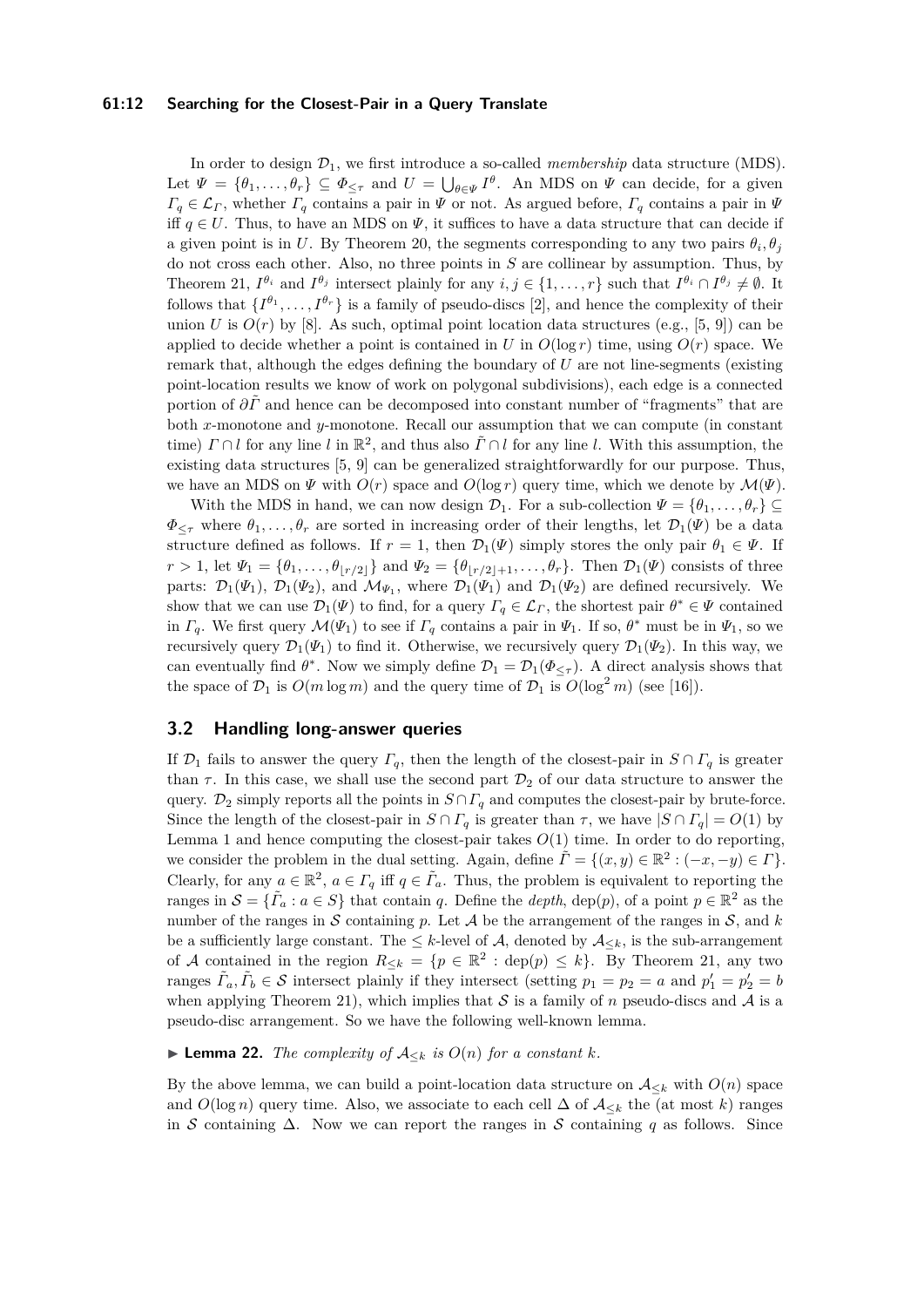$|S \cap \Gamma_q| = O(1)$  and *k* is sufficiently large, we have  $|S \cap \Gamma_q| \leq k$  and hence *q* is in  $\mathcal{A}_{\leq k}$ . Using the point-location data structure, we find in  $O(\log n)$  time the cell  $\Delta$  of  $\mathcal{A}_{\leq k}$  containing *q*. Then the ranges associated to ∆ are exactly those containing *q*. Together with our argument above, this gives us the desired data structure  $\mathcal{D}_2$  with  $O(n)$  space and  $O(\log n)$ time. Combining  $\mathcal{D}_2$  with the data structure  $\mathcal{D}_1$  in the last section, Theorem [19](#page-9-3) is proved.

# <span id="page-12-0"></span>**3.3 Proof of Theorem [20](#page-9-2)**

We begin with introducing some basic notions and geometric results regarding convex bodies in  $\mathbb{R}^2$ . Let *C* be a convex body in  $\mathbb{R}^2$ . For a line *l* in  $\mathbb{R}^2$ , we denote by  $\text{len}_C(l)$  the length of the segment  $C \cap l$ . Suppose *l* is  $ax + by + c = 0$ , then it cuts  $\mathbb{R}^2$  into two halfplanes,  $ax + by + c \ge 0$  and  $ax + by + c \le 0$  (called the two *sides* of *l* hereafter). Let *H* be one side of *l*. For a number  $t > 0$ , let  $l_t$  denote the (unique) line parallel to *l* satisfying  $l_t \subseteq H$  and dist $(l, l_t) = t$ . Set  $\lambda = \sup\{t \geq 0 : C \cap l_t \neq \emptyset\}$  (if  $\{t \geq 0 : C \cap l_t \neq \emptyset\} = \emptyset$ , set  $\lambda = 0$ ).

 $\triangleright$  **Definition 23.** We say *H* is a *C*-vanishing (*resp., strictly C*-vanishing) *side of l, if*  $f(t) = \text{len}_C(l_t)$  *is a non-increasing* (*resp., decreasing*) *function in the domain*  $[0, \lambda]$ *.* 

Figure [8](#page-12-1) gives an intuitive illustration of the above definition. Note that for any convex body  $C$  and line  $l$  in  $\mathbb{R}^2$ , at least one side of  $l$  is  $C$ -vanishing due to the convexity of  $C$ .

<span id="page-12-1"></span>



**(a)** A line with a strictly *C*-vanishing side and a side that is not *C*-vanishing.

**(b)** A line with two *C*-vanishing sides.

**Figure 8** An illustration of "*C*-vanishing".

In order to prove Theorem [20,](#page-9-2) we establish the following key observations.

<span id="page-12-3"></span>▶ **Lemma 24.** *Let C be a convex body in*  $\mathbb{R}^2$ ,  $p_1, p_2 \in \mathbb{R}^2$  *be two points, and l be an arbitrary line in* R 2 *. Then we have the following facts.*

(1) If  $C_{p_1} \cap l \subsetneq C_{p_2} \cap l$  and V is a  $C_{p_1}$ -vanishing side of l, then  $C_{p_1} \cap V \subseteq C_{p_2}$ . (2) *If*  $C_{p_1} \cap l$  *is contained in the "interior" of*  $C_{p_2} \cap l$  (*i.e.,*  $C_{p_2} \cap l$  *excluding both endpoints*) *and V is a*  $C_{p_1}$ -vanishing side of *l*, then  $C_{p_1} \cap (V \setminus l) \subseteq C_{p_2} \setminus \partial C_{p_2}$ .

<span id="page-12-2"></span>**Example 15.** Let *C* be a smooth convex body in  $\mathbb{R}^2$ . Then there exists a number  $\tau > 0$  such *that, for any line l* with  $0 < \text{len}_C(l) < \tau$  *and any point*  $r \in C$  *on a C*-vanishing side of *l*, the *distance between*  $r$  *and an* (*arbitrary*) *endpoint of*  $C \cap l$  *is less than* len $_C(l)$ *.* 

Now we are able to prove Theorem [20.](#page-9-2) Suppose  $\Gamma$  is a smooth convex body in  $\mathbb{R}^2$ . Taking  $C = \Gamma$ , we can find a constant  $\tau$  satisfying the condition in Lemma [25.](#page-12-2) We claim that  $\tau$  also satisfies the condition in Theorem [20.](#page-9-2) Let  $(a, b), (c, d) \in \Phi(S, \mathcal{L}_\Gamma)$  be two pairs of lengths at most  $\tau$ . Assume that [*a, b*] and [*c, d*] cross. By Lemma [2,](#page-3-5) there exists  $\Gamma_p \in \mathcal{L}_\Gamma$  such that either  $\Gamma_p \cap \{a, b, c, d\} = \{a, b\}$  or  $\Gamma_p \cap \{a, b, c, d\} = \{c, d\}$ ; assume  $\Gamma_p \cap \{a, b, c, d\} = \{a, b\}.$ Suppose  $(c, d)$  is the closest-pair in  $\Gamma_q \in \mathcal{L}_\Gamma$ . Let *l* be the line through  $c, d$ , and *V* be a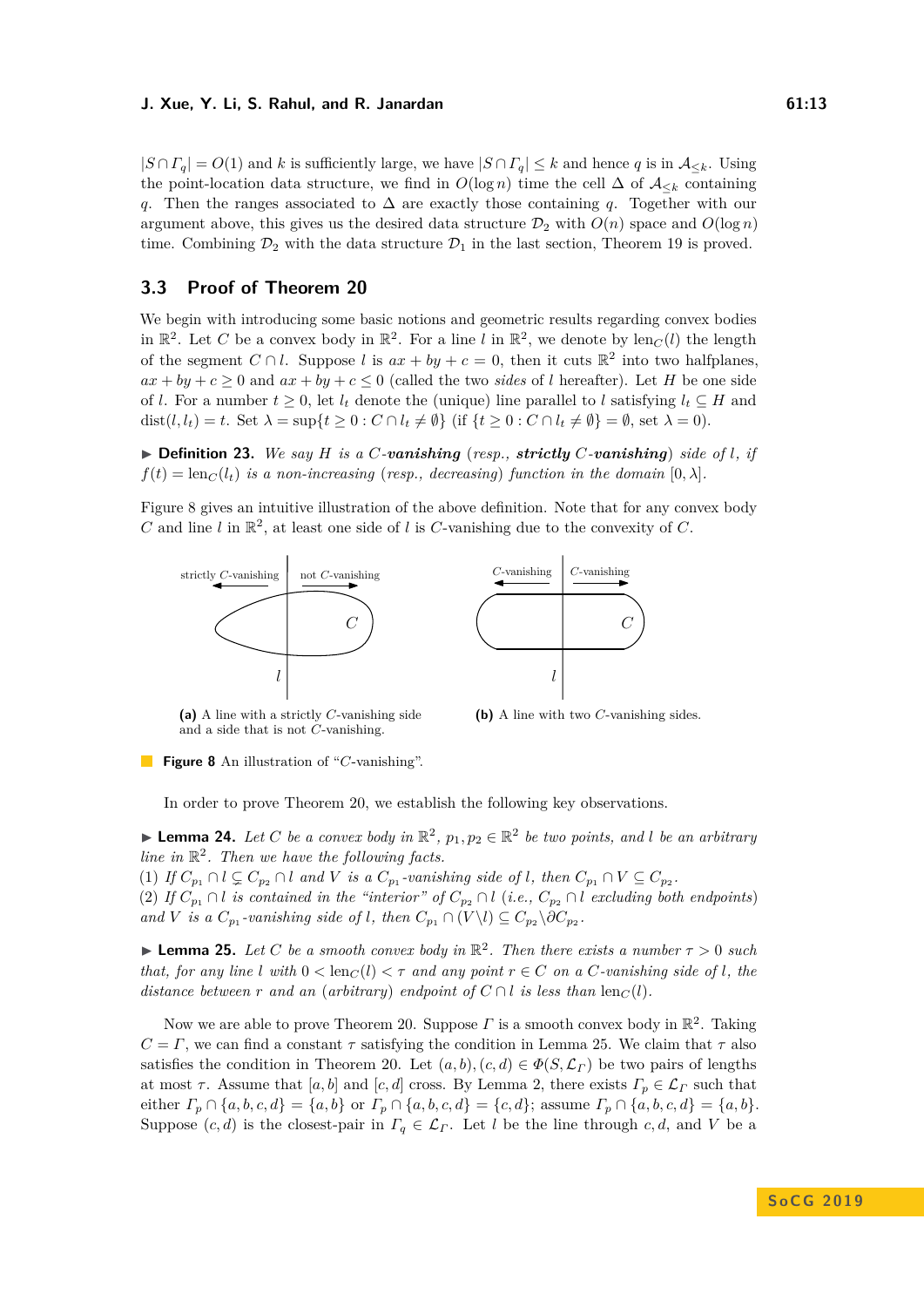### <span id="page-13-12"></span>**61:14 Searching for the Closest-Pair in a Query Translate**



**Figure 9** Illustrating the proof of Theorem [20.](#page-9-2)

*Γp*-vanishing side of *l*. See Figure [9](#page-13-12) for an illustration of the notations. Since the segments [*a, b*] and [*c, d*] cross, [*c, d*] must intersect  $\Gamma_p$ . But  $c, d \notin \Gamma_p$ , thus  $\Gamma_p \cap l \subsetneq [c, d]$ . Furthermore, because  $[c, d] \subseteq \Gamma_q \cap l$ , we have  $\Gamma_p \cap l \subsetneq \Gamma_q \cap l$ . This implies  $\Gamma_p \cap V \subseteq \Gamma_q$  by (1) of Lemma [24.](#page-12-3) Note that one of *a, b* must be contained in  $\Gamma_p \cap V$ , say  $b \in \Gamma_p \cap V$ . Thus  $b \in \Gamma_q$ . We now show that  $dist(b, c) < dist(c, d)$  and  $dist(b, d) < dist(c, d)$ . As  $\Gamma_p \cap l \subsetneq [c, d]$  and the length of [*c*, *d*] is at most  $\tau$ , we have len<sub>*Γp*</sub>(*l*)  $< \tau$ . We denote by *c'*, *d'* the two endpoints of the segment  $\Gamma_p \cap l$ ; see Figure [9.](#page-13-12) By Lemma [25,](#page-12-2) the distance from *c*' (or *d'*) to any point in  $\Gamma_p \cap V$  is less than  $\text{len}_{\Gamma_p}(l) = \text{dist}(c', d')$ . In particular,  $\text{dist}(b, c') < \text{dist}(c', d')$  and  $\text{dist}(b, d') < \text{dist}(c', d')$ . Now  $dist(b, c) \leq dist(b, c') + dist(c', c) < dist(c', d') + dist(c', c) = dist(c, d') < dist(c, d)$ . For the same reason, we have  $dist(b,d) < dist(c,d)$ . Since  $b, c, d \in \Gamma_q$ , this contradicts the fact that  $(c, d)$  is the closest-pair in  $\Gamma_q$ . The proof of Theorem [20](#page-9-2) is now complete.

#### **References**

- <span id="page-13-0"></span>**1** M. A. Abam, P. Carmi, M. Farshi, and M. Smid. On the power of the semi-separated pair decomposition. In *Workshop on Algorithms and Data Structures*, pages 1–12. Springer, 2009.
- <span id="page-13-8"></span>**2** P. K. Agarwal, J. Pach, and M. Sharir. State of the union (of geometric objects): A review. *Computational Geometry: Twenty Years Later. American Mathematical Society*, 2007.
- <span id="page-13-6"></span>**3** Pankaj K Agarwal, Jeff Erickson, et al. Geometric range searching and its relatives. *Contemporary Mathematics*, 223:1–56, 1999.
- <span id="page-13-1"></span>**4** Sang Won Bae and Michiel Smid. Closest-Pair Queries in Fat Rectangles. *arXiv preprint*, 2018. [arXiv:1809.10531](http://arxiv.org/abs/1809.10531).
- <span id="page-13-10"></span>**5** Herbert Edelsbrunner, Leonidas J Guibas, and Jorge Stolfi. Optimal point location in a monotone subdivision. *SIAM Journal on Computing*, 15(2):317–340, 1986.
- <span id="page-13-2"></span>**6** Prosenjit Gupta. Range-aggregate query problems involving geometric aggregation operations. *Nordic Journal of Computing*, 13(4):294–308, 2006.
- <span id="page-13-3"></span>**7** Prosenjit Gupta, Ravi Janardan, Yokesh Kumar, and Michiel Smid. Data structures for rangeaggregate extent queries. *Computational Geometry: Theory and Applications*, 2(47):329–347, 2014.
- <span id="page-13-9"></span>**8** K. Kedem, R. Livne, J. Pach, and M. Sharir. On the union of Jordan regions and collisionfree translational motion amidst polygonal obstacles. *Discrete & Computational Geometry*, 1(1):59–71, 1986.
- <span id="page-13-11"></span>**9** N. Sarnak and R. E. Tarjan. Planar point location using persistent search trees. *Communications of the ACM*, 29(7):669–679, 1986.
- <span id="page-13-4"></span>**10** Jing Shan, Donghui Zhang, and Betty Salzberg. On spatial-range closest-pair query. In *International Symposium on Spatial and Temporal Databases*, pages 252–269. Springer, 2003.
- <span id="page-13-5"></span>**11** R. Sharathkumar and P. Gupta. Range-aggregate proximity queries. *Technical Report IIIT/TR/2007/80. IIIT Hyderabad, Telangana*, 500032, 2007.
- <span id="page-13-7"></span>**12** Michiel Smid. Closest-point problems in computational geometry. In *Handbook of computational geometry*, pages 877–935. Elsevier, 2000.